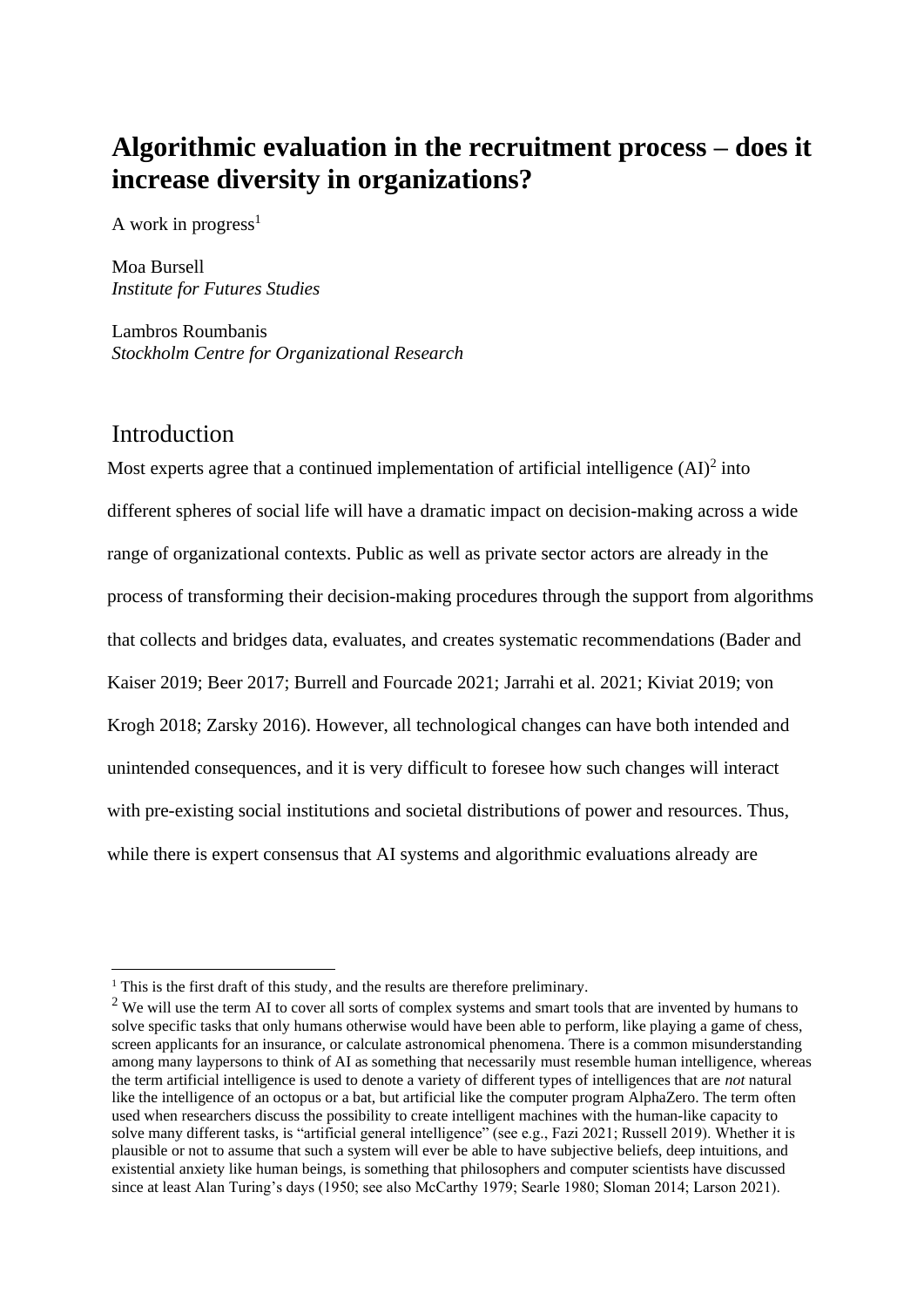beginning to transform both private and public organizations, there is a rather wide disagreement on the nature and consequences of these changes.

Several scholars emphasize the various ways in which these emerging technologies will improve societies and facilitate everyday life for its citizens (Jaton 2021; Kahneman et al. 2021; Kleinberg et al. 2019; Logg et al. 2019; Makridakis 2017; Sunstein 2019). The most common argument among this group of scholars is that well-designed and sensitively coded algorithms will simply outperform human judgment in being more objective, efficient, and unbiased. Even highly skilled experts often disagree on how to define, for example, scientific quality and the future potential in new research proposals; panel group decisions are influenced by seemingly unavoidable measures of arbitrariness and chance (Roumbanis 2017, 2022). With the implementation of algorithms in the evaluation process, human bias and prejudice, can be systematically reduced. However, other scholars identify problems and risks with letting over some of the control to algorithms, such as enhanced inequality and discrimination of already disadvantaged groups (Ajunwa 2020; Diakopoulos 2016; Howard and Borenstein 2018; Köchling and Wehner 2020; Obermeyer et al. 2019; Zarsky 2016). In the present study, we will focus on the consequences that the implementation of an algorithmbased recruitment process can have for facilitating the inclusion of disadvantaged groups and the promotion of a general diversity on the Swedish labor market.

 Recruitment systems based on AI has generally been depicted as a game-changer when it comes to human resources management. The driving force among organizations for making decisions based on algorithms is that it saves time and reduces costs, enhances productivity, and increases certainty and control (Köchling and Wehner 2020; Ragahavan et al. 2019). The use of algorithms is also assumed to improve fairness and impartiality by removing human prejudices and subjective preferences from at least the early phase of the recruitment process (Kahneman et al. 2021; Kleinberg et al. 2019; Raghavan et al. 2019; Sunstein 2019). These kind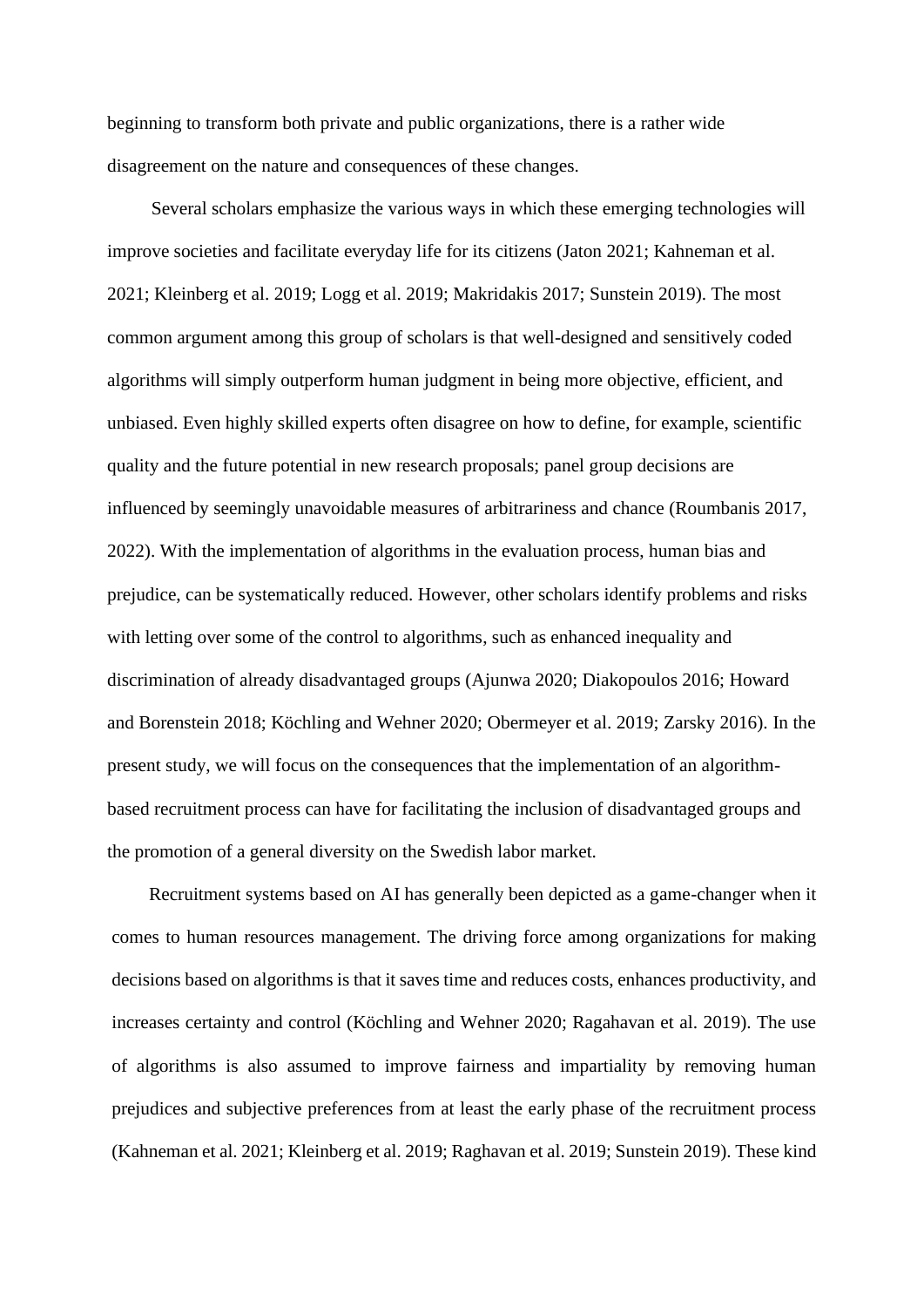of recruitment systems can support the expert recruiter by identifying the best job candidates based on their real merits, candidates that they would perhaps have missed if they only relied on their own professional knowledge and "gut feelings" (Moss and Tilly 2001; Rivera 2015). But depending on how the algorithms are designed and how they merge with organizational practices and routines, this is far from the only possible outcome; algorithms can also reproduce and exacerbate existing patterns of exclusion (Ajunwa 2020; Eubanks 2018; O'Neill 2016).

The implementation of AI recruitment systems in the hiring processes has thus far gained rather limited scholarly attention (Vrontis et al. 2021; Upadhyay and Khandewal 2018; van Esch et al. 2019). Due to huge gains in efficiency and productivity for HR departments, AI recruitment is likely to be widely implemented and further developed, starting with larger companies and recruitment agencies, i.e., companies that recruit a lot of people and process a large amount of job applications (Köchling and Wehner 2020). If this development continues, algorithms will replace humans in a significant share of the recruitment process. This technological transition has been set in motion, even though we have a rather limited knowledge about its social consequences. As recently highlighted by Howard and Borenstein (2018: 1521): "These specialized AI algorithms have been liberated from the minds of researchers and startups and released onto the public. Yet intelligent though they may be, these algorithms maintain some of the same biases that permeate society." Given the potential impact of this development for labor markets already characterized by rather severe social exclusion, inequality, and discrimination (Bursell 2014; Keeley 2015), studying the consequences of different organizations that implement AI systems is of tremendous societal importance.

The academic discussion thus provides both optimism and pessimism regarding the possible impact that algorithms might have in the future. However, there is yet no solid empirical foundation of research to support pushing these interesting discussions in new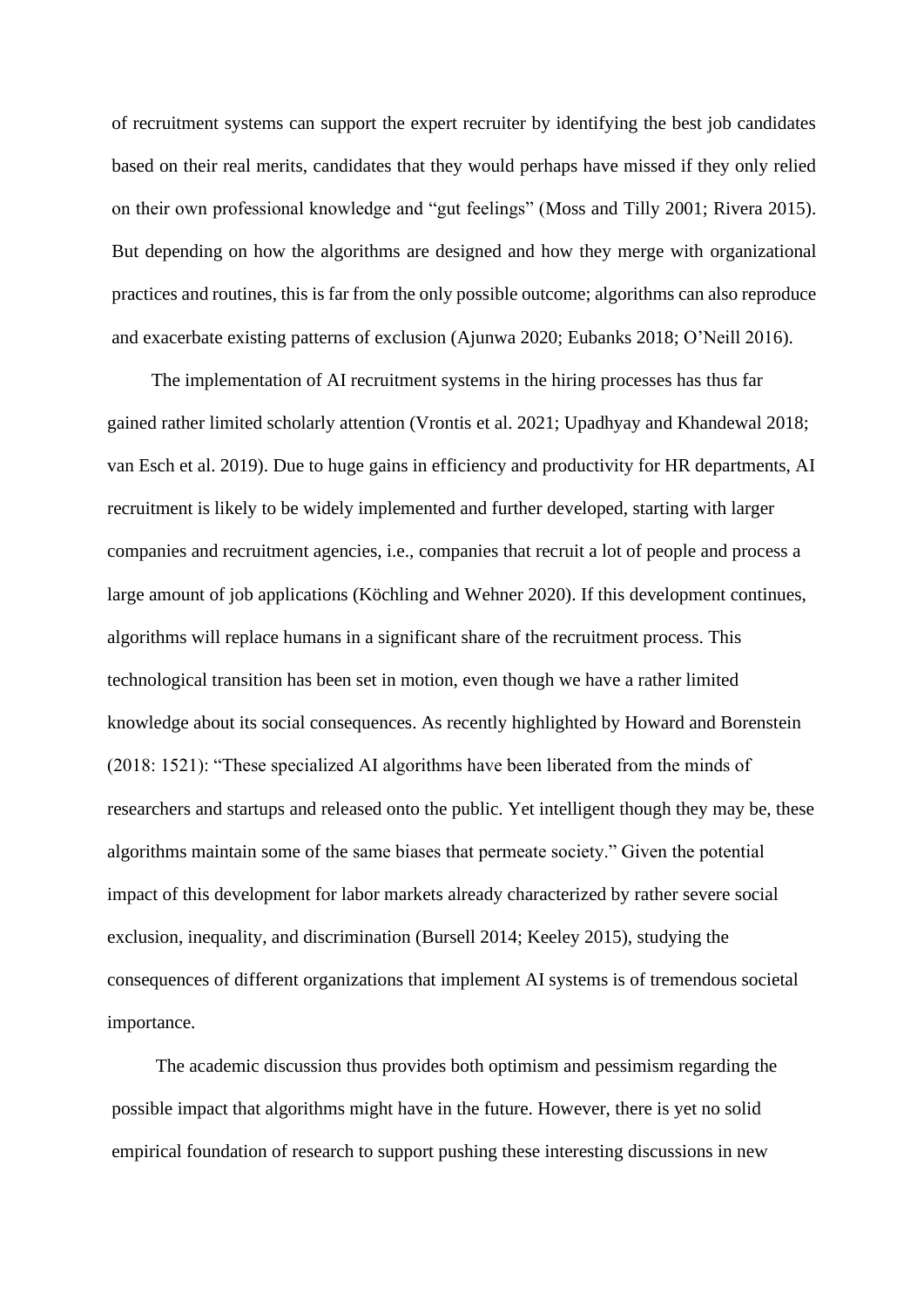directions. Perhaps more fruitful question to pose, in this context, are: *when* does replacing humans with algorithms lead to better assessments and decisions*, when* does it have negative effects*,* and for *whom?* Addressing these questions will assist us in understanding what type of tasks, if any, that should be delegated to algorithms. In this paper, we will study this technological transition by comparing differences in outcomes in terms of diversity when job applicants have been assessed by an AI-driven recruitment process and with a traditional, CV-based recruitment process. We will investigate whether an AI-driven process result in a demographically more diverse set of employees than traditional recruitment by analyzing the employment and recruitment records from one of Sweden's largest food retail companies during the period 2019-2020. The study is outlined as follows. First, (i) we introduce a general understanding of algorithms and how they transform the conditions for organizational decision-making. We also discuss the issue of human bias, and the way recruitment algorithms can help to reduce discrimination on the labor market. Second, (ii) we theorize the notion of algorithmic evaluation and introduce the concept of *meta-algorithmic judgment* as a central part of our analytical framework. Third, (iii) we explicate our empirical case, methods, data collection, and results. And fourth (iv) we discuss our findings and try to identify plausible mechanisms for them in our concluding discussions.

### The socio-technical power of algorithms

In the history of human civilizations, we find a number of methods that people have used regularly in order to make important decisions. For example, by consulting oracle's, drawing lots, organizing competitions, or adhering to the judgments of knowledgeable experts, uncertainty regarding the best practice has been reduced and decision-making thereby facilitated. In our computerized age, algorithms have come to play a new and increasingly dominating role in how organizations are managed (Jarrahi et al. 2021; Yeung 2018). To support their decision-making processes, many stake-holders are placing their hopes to new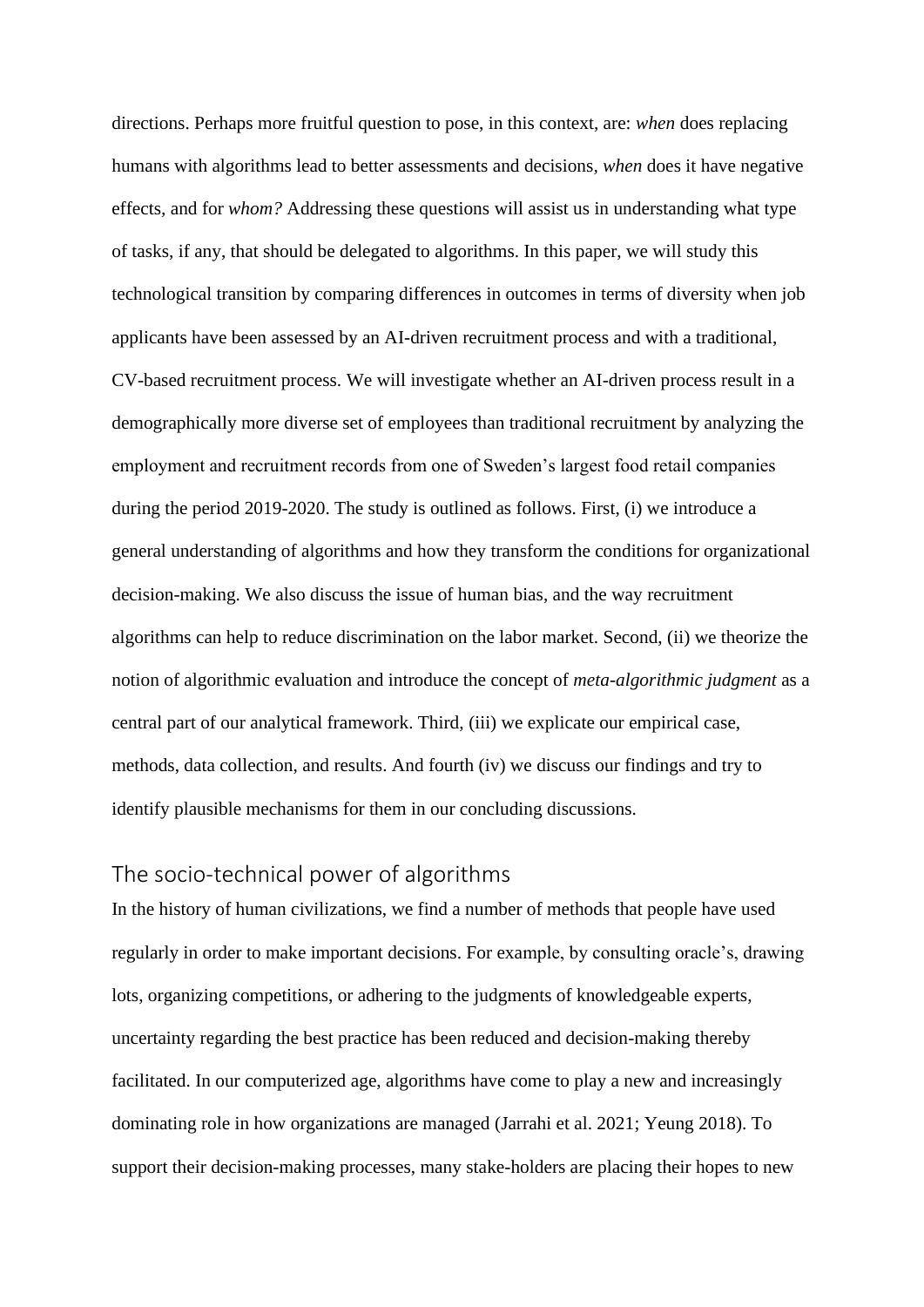systems based on smart algorithms to make their organizations more competitive, efficient, and legitimate, in today's complex geopolitical and financial landscapes.

 Algorithm as a concept has gained great currency as one of the vehicles through which innumerable socio-political and ethical concerns are projected today (Yu 2021; see also Bareis and Katzenbach 2021; Schiølin 2019). But what exactly does this concept refer to? To some extent, the word algorithm has become rather obscured and even mystified, as if algorithms have a life of their own, apart from humans (Lee et al. 2019; Ziewits 2016). But algorithms are, essentially, logico-semantical constructions that must be coded in a specified program language in a computer system. Algorithms are, according to Russell (2019: 34), designed by using simpler building blocks called subroutines, for example, "a self-driving car might use a route-finding algorithm as a subroutine so that it knows where to go. In this way, software systems of immense complexity are built up, layer by layer." A self-driving car is a good illustration of problem-specific engineering, where algorithms are designed to solve specific tasks, and as with all kinds of technologies, shaped by assumptions about social needs and economic opportunities (Stilgoe 2018). The algorithms used in HR recruitment systems are also designed to solve a specific task, namely, to evaluate and rank the most suitable candidates for a certain job position. When assessing the consequences of the implementation of such algorithms in society, it is also important to keep in mind that in all types of contexts were algorithms are involved, there will also be *human-machine interaction effects*.

Thus, what is important to emphasize when considering different algorithms are their practical consequences, as well as the broader organizational context in which they are implemented and used. There are, for example, significant differences in contextual conditions between a health care algorithm used for disease detection and an algorithm used by the police to reduce crime in a poor neighborhood. All algorithms are constructed to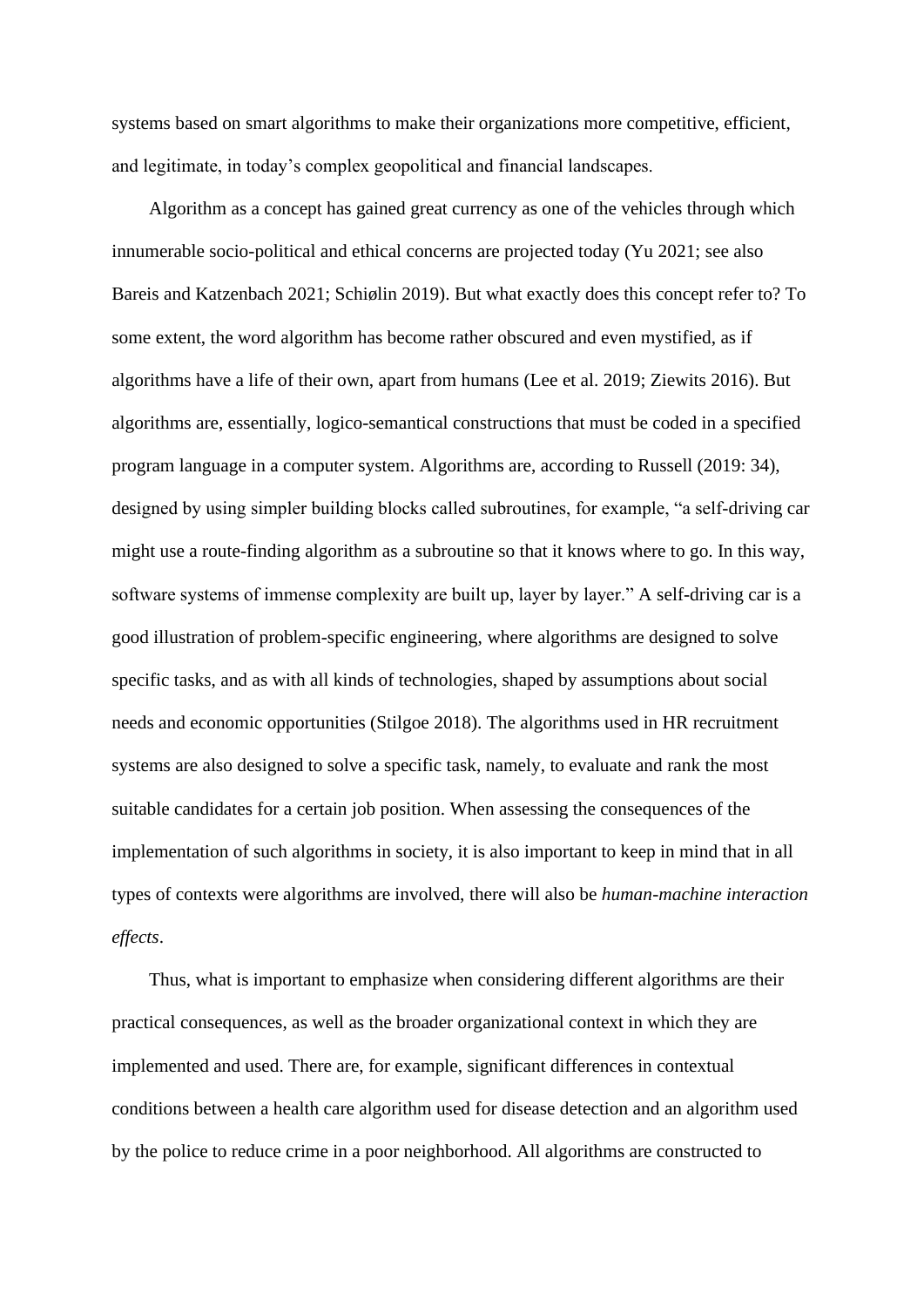perform something specific, no matter their simplicity or complexity. Machine learning (ML) algorithms have revolutionized certain areas in contemporary societies, being more complex and powerful than conventional rule-based (RB) algorithms. However, they are both human inventions and all algorithms need some kind of human input and management to produce relevant evaluations. Their success will depend on a combination of algorithm capacity, human input, the quality of data and the feasibility of applying it to a specific question or context. A recent case serves to illustrate this issue, a case where the legitimacy of a rulebased algorithm was seriously questioned. In the US, at the Stanford Medical Centre, blame was placed on a "distribution algorithm" when controversy erupted on the misallocation of Covid-19 vaccines to different stakeholders since administrators had been prioritized before the medical staff Jarrahi et al. (2021: 10). This example puts the finger on the real crux of the matter, that is: algorithms are often designed to score and rank people, which always has consequences for their futures. Algorithms are constructed as sorting mechanisms; they are designed, for example, to facilitate the evaluation of a large number of job candidates in the recruitment process, as a first screening that creates a short-list that is automatically delivered to an HR expert. Biases can be built-in during the design of the algorithm, or in the algorithmic evaluation as such. But it can also slip into the process during the interpretation and handling of algorithmic outputs (what we will call *meta-algorithmic judgment*) and influence the final parts of the recruitment process. In our view, the focus on biases must not necessarily reify the general notion of algorithms, as assumed by for example Lee et al. (2020). The way we conceive of algorithmic evaluations, is both as a folding of different valuation practices, but also as a semi-automated process that inevitably reduces and decontextualizes. Our view supports a dynamic understanding of how evaluative processes generate heterogenous outcomes depending on the interplay between social-technical, cultural, and political aspects in concrete organizational settings.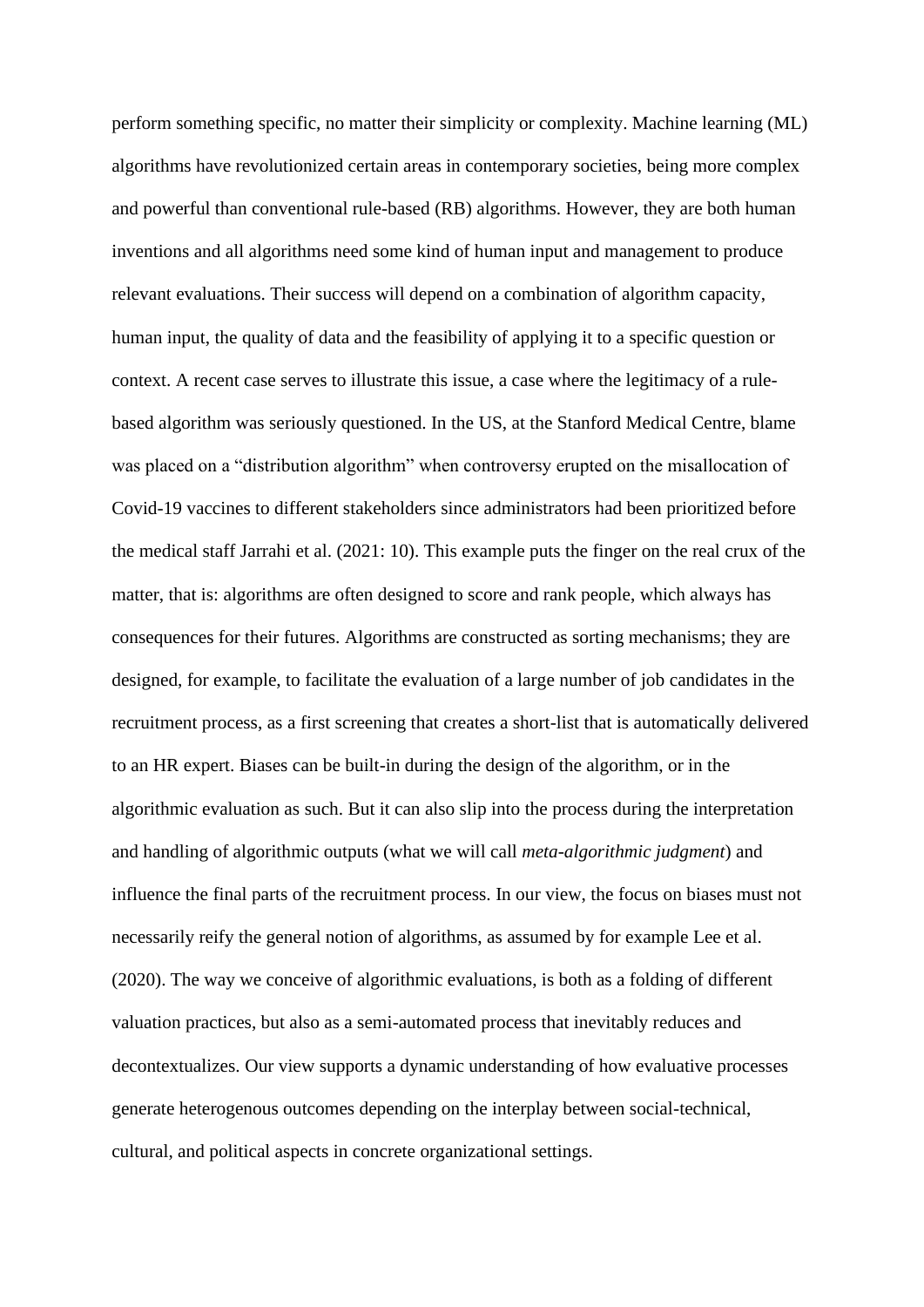# Can algorithms reduce the impact of human biases in the labor market?

Is AI recruitment a solution to the problem of discrimination, or does it lead to a new kind of Pandora's jar where human implicit biases and bad judgments are transformed into algorithmic biases? In the hopeful narrative on AI implementation, algorithms are conceived of as a revolutionizing set of tools that will support human judgment in making much better decisions. If correctly designed and carefully coded, replacing our own natural capacity to think and judge with AI systems may neutralize bias, sustain impartiality, be more efficient and consistent in the processing of large amounts of very complicated tasks, including the assessment of job candidates. Sunstein (2019) highlighted the potential advantages of using algorithms in the American judicial system, "along every dimension that matters, the algorithm does much better than real-world judges" (Sunstein 2019: 500). However, this line of reasoning, that is, how algorithms can reduce biases from the decision-making process and thereby promote fairness, has been questioned from another point of departure.

 According to a more dystopian narrative, in the construction of these AI systems and algorithms, there is a significant risk that the implicit biases (e.g., Greenwald and Banaji 1995) that already exists in social life, is transferred into a much more powerful machinery that will make autonomous evaluations partly beyond our control. Thus, algorithmic biases can reproduce and exacerbate already existing patterns of implicit biases and different status hierarchies (e.g., Ridgeway 2019) in social life. This has been of great concern within critical algorithm studies, law, and social psychology, were arguments and empirical examples have shown how AI systems unintendedly can lead to even more systematical discrimination (Ajunwa 2020; Howard and Borenstein 2018; Kiviat 2019), such as the infamous Amazon case, where machine learning autonomously picked up gender bias from the firm's skewed employee gender balance.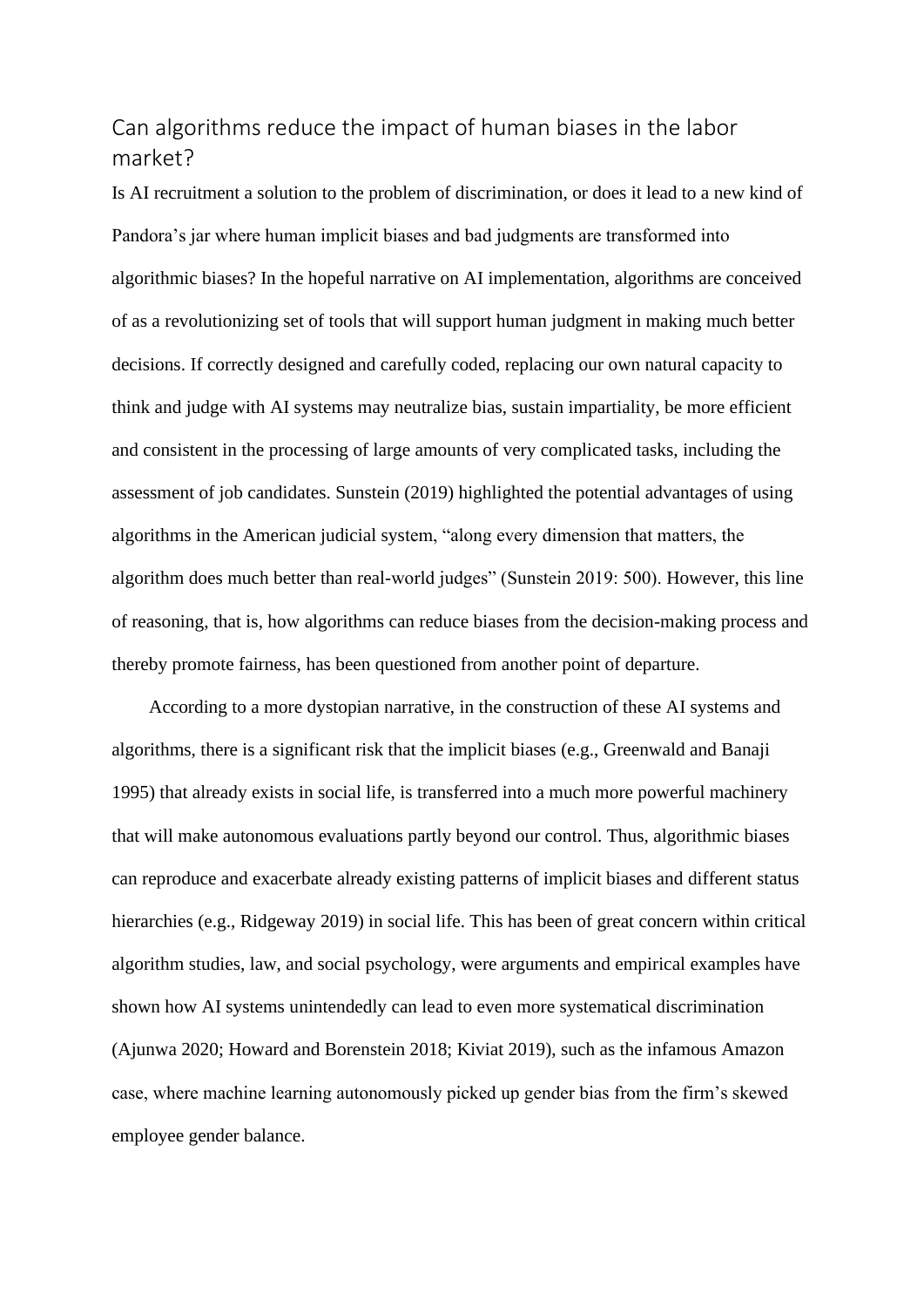Few judgments can be considered completely objective and/or neutral when it comes to recruitment processes. Even the most professional and well-intended HR personnel can have implicit biases and will rely on their expert "gut feelings" (Rivera 2015). Age, gender, sexuality, race/ethnicity, religious believes, class and family background, physical appearance (attractiveness, weight, tattoos etc.) are factors that implicitly can influences recruiting managers or HR staff when deciding whom to employ. It is well known that employment discrimination systematically bars individuals identified with certain social categories, like ethnic or racial minorities, from employment (for a review, see Baert 2018), or channel them to employment within certain types of jobs (Pager, Bonikowski and Western 2009; Bursell, Bygren and Gähler 2021). Thus, employment discrimination creates both labor market exclusion and segregation. Previous research indicates that as much as 90 percent of all discriminatory decisions occur prior to the interview (Bovenkerk 1992). If human biases that only or primarily occur in the earlier phases of the recruitment process can be removed, there is thus significant potential for discrimination to be decreased by automating this part of the recruitment process by delegating it to AI-driven recruitment systems.

 How successfully an unbiased algorithm may decrease discrimination and increase diversity hinges, however, at least to some extent on why human recruiters discriminate. When employment discrimination is driven by explicit bias, removing human judgement from the early phases of the recruitment process will likely do little good. In such cases, replacing humans with algorithms will only move the occurrence of discrimination to a later phase of the recruitment process, from the initial screening phase to the interview stage (see e.g., Åslund and Skans 2012). However, employment discrimination is often depicted as a phenomenon that persists despite a hegemonic societal discourse on the undesirability of discrimination. Thus, it may be argued that employment discrimination is rarely rooted in explicit*,* deliberate recruiter bias. Instead, employment discrimination is believed to be the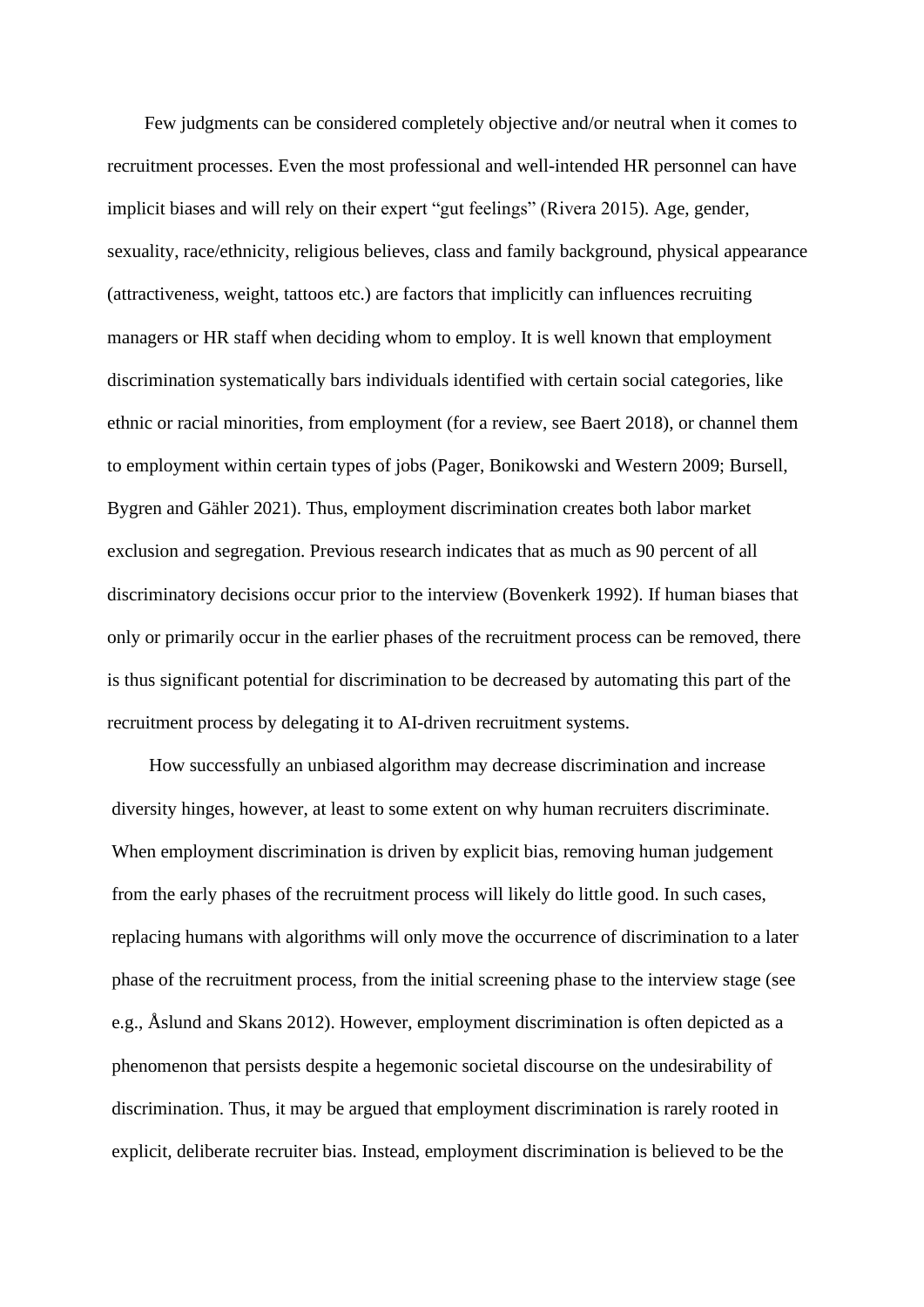result of *implicit biases:* associations, stereotypes or beliefs that are activated automatically and non-deliberately, influencing our judgements in everyday life assessments when there is little time for slow and effortful thinking (Bursell and Olsson 2020 2021). These biases may be triggered throughout the recruitment process, but they are believed to be especially crucial in the early screening process – when a large number of job applications are processed and where each application by necessity is assigned very little time, i.e., when our "fast" thinking is at work. The potential impact of implicit bias in this phase of the recruitment process is even more important as firms in the digital age receive an increasing number of job applications, as the low cost of applying online lowers the threshold for applying for jobs.

## The concept of meta-algorithmic judgment

In this section, we explore the way algorithms might change the very conditions for organizations to make sensible decisions that have an impact on people's life chances. By introducing the concept of *meta-algorithmic judgment,* our intention is to establish a general term for a sociology of judgment and decision-making that takes into account the innumerable folded relations between algorithmic evaluations and the human judgments. With the prefix *meta*-, which literally means "after," the meaning of the concept is to pinpoint the procedural relationship in time, between algorithmic evaluations and the human judgment that makes the next step in the decision-making process. The overriding question concerns what happens after the algorithms has produced its outcome.

 To begin with, most algorithms are constructed to support human judgments in making decisions in different social contexts. Algorithms can both reduce complexities and be more comprehensive; they can also identify hidden patterns in very large amounts of raw data and detect small but important deviations that are unnoticeable to humans. Within health care, for example, algorithms are used to enhance the precision in diagnosing patients and in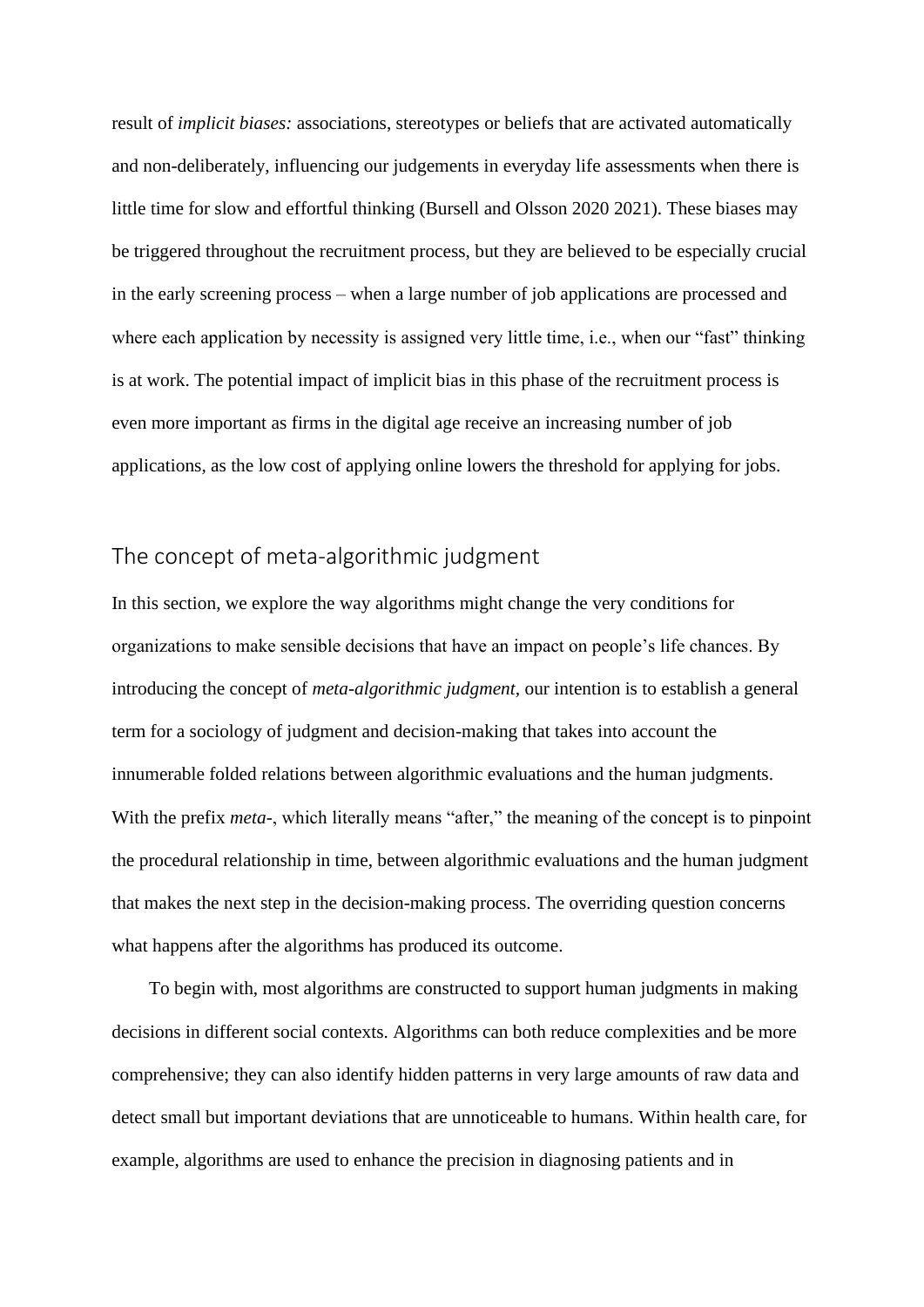geoscience, researchers are using algorithms to make more accurate seismological predictions of earthquakes. In these contexts, professionals are making their meta-algorithmic judgments based on very special forms of algorithmic evaluations (which often include Big Data and computer simulations). However, meta-algorithmic judgments are always context-dependent; in fact, there are considerable differences in the scope and limits of interpreting algorithmic outcomes.

 In many organizations, algorithms are used because they create opportunities to overcome human biases and other cognitive shortcomings, but also because they are more cost-efficient and powerful in handling data. For the purpose of our study, we will use the concept of meta-algorithmic judgment to emphasize the special conditions of the recruitment process, where the algorithm is scoring and ranking candidates, resulting in a short list. This short list can be seen as the concrete product of the algorithmic evaluation process. Taking this short list as a point of departure, the recruiting manager moves forward making his/her decision about which candidates to invite for an interview. The recruitment algorithm is constructed to screen a large number of job candidates in a more objective, impartial, and efficient way than when HR professionals have to screen hundreds of CVs during a limited period of time. A recruitment algorithm measures how compatible a certain candidate is for a particular job based on personality tests and how well they perform in answering competence-based questions. This marks a standardization of this part of the evaluation process, the motive being to produce a more objective and inclusive short list. Still, one problem with recruitment algorithms seems to be that they are reductionistic. A short list of candidates ranked by the algorithm is not necessarily ideal for the person responsible for making the judgments in the next step in the recruitment process. This is where the issue of meta-algorithmic judgments comes into the picture and becomes a very crucial organizational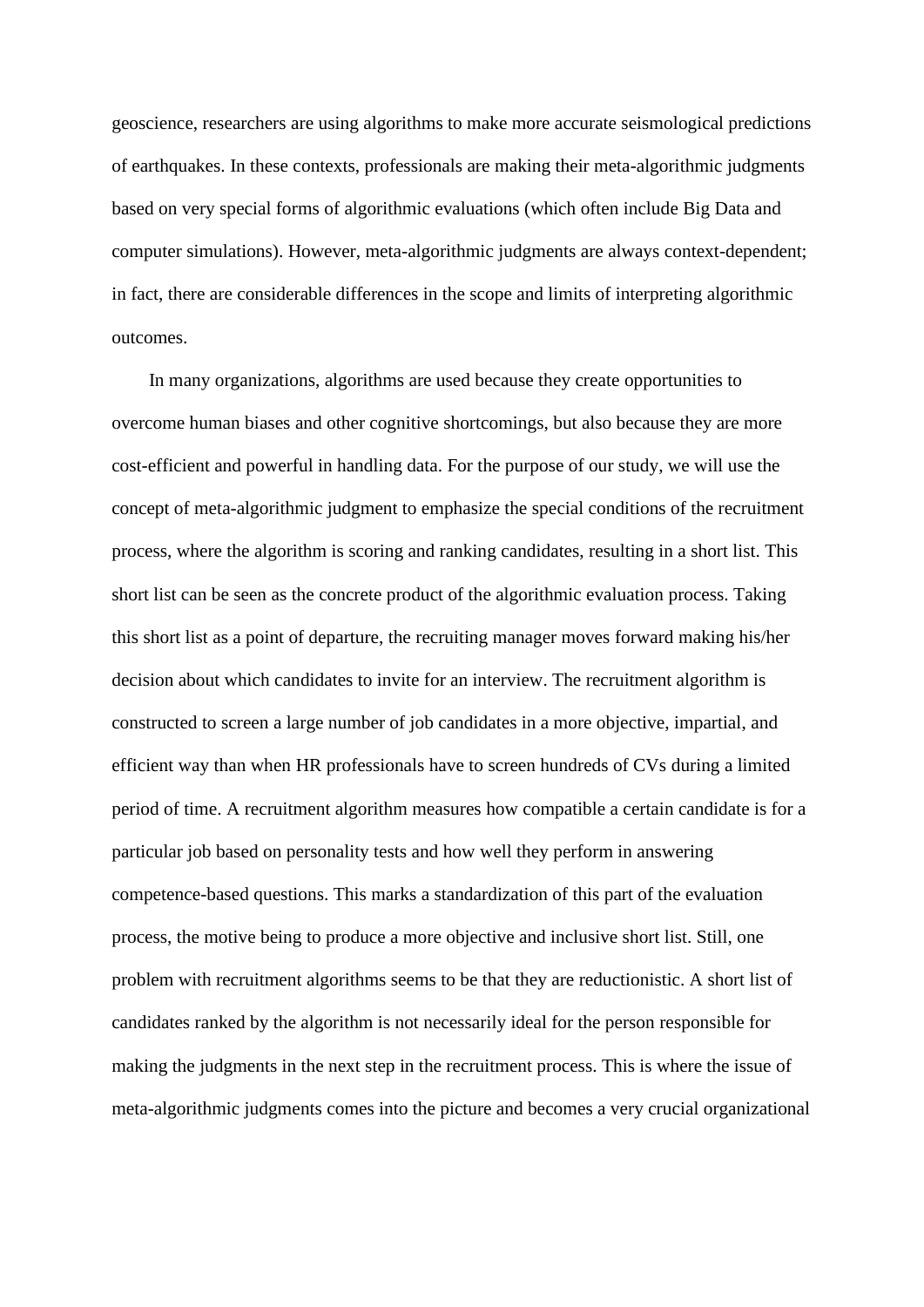issue in itself. What happens in this exchange between AI technology and human decisionmakers?

 In a recent study, Newman et al. (2020) showed how the use of an HR algorithm to evaluate employee performances was perceived by the employees as unfair. Increasing fairness are commonly viewed as key concerns for organizations, yet even though algorithms may remove human biases from sensitive decision-making regarding promotions or gratifications, the process might still be felt as reductionistic by those individuals that are being evaluated. In other words: it can lead the employees to think "that certain qualitative information or contextualization is not being taken into account" (Newman et al. 2020: 149) by the managers. The concepts of meta-algorithmic judgments points to the important step in the evaluation process that follows upon the screening and scoring conducted by the algorithm. Finally, another important issue to consider regarding meta-algorithmic judgments, is the risk of decision-makers of not having sufficient control over the algorithmic evaluation. One problem, for instance, with the lack of control over the selection process, is that it might put recruiting managers in a position where they merely accept algorithmic recommendations without using their own professional judgement (Jarrahi et al. 2021). However, the contrary may also be problematic, that is, if the recruiting manager does not like the recommendations produced by the algorithm, and instead improvises and uses his/her own strategies to choose candidates. In such cases, even if the algorithmic evaluation is unbiased and produces a competence-based shortlist, the outcome of the recruitment process will nevertheless lead to a problematic form of *selection bias*.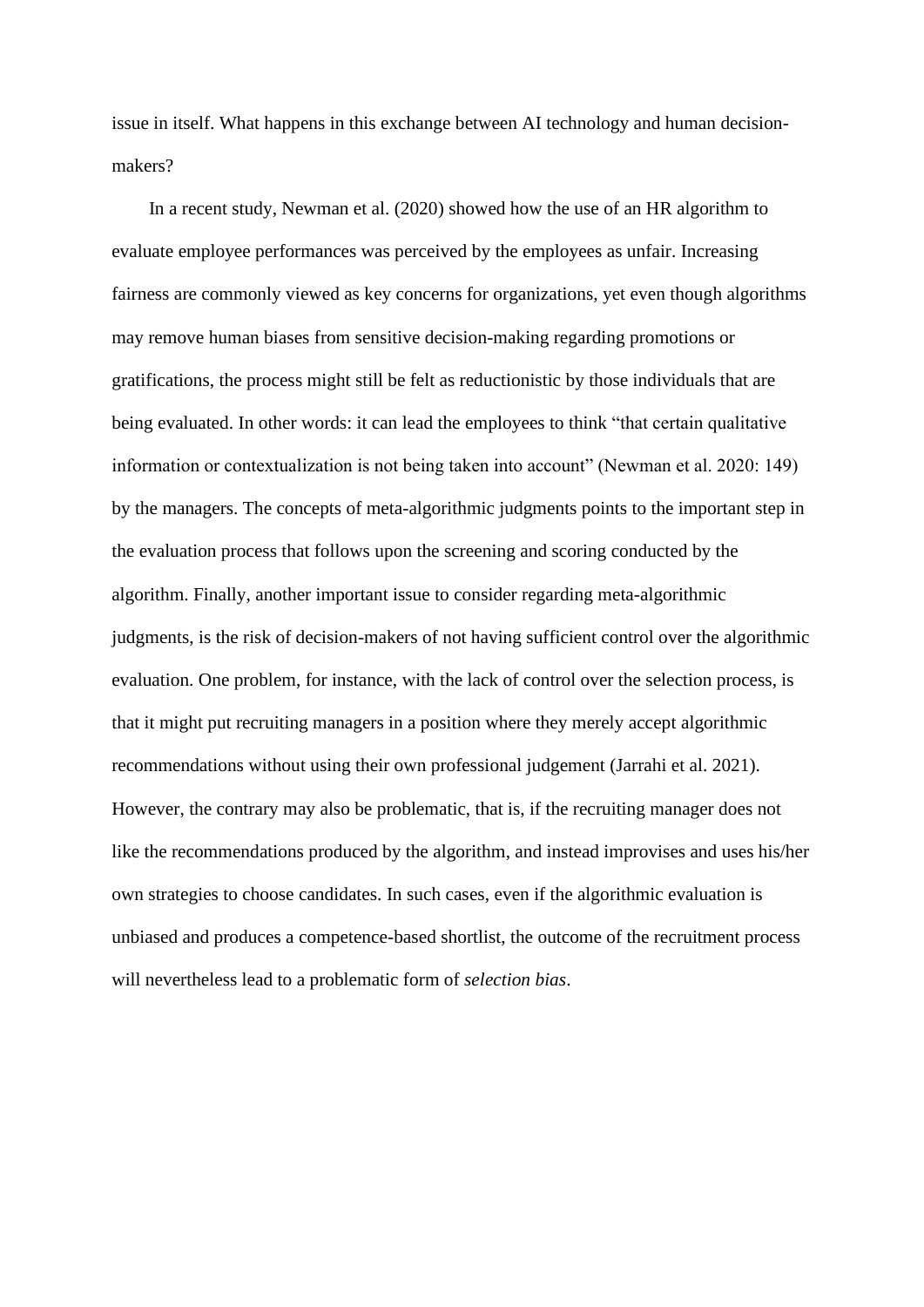## The recruitment processes at "FoodMarket"

We analyze employment and hiring records from a large food retail group in Sweden. To keep our case anonymous, we refer to it here as "FoodMarket." The company has an ambitious profile when it comes to diversity goals and equal treatment. It has recently begun the process of automating the initial phases of their recruitment processes through the incorporation of a rule-based algorithm. The goal is to automate all recruitments up until the shortlist stage. From the shortlist, the recruiting manger selects candidates for interview and completes the recruitment process. The implementation of the automated recruitment process began in 2019. In parallel with the automated process, traditional, CV-based recruitment has continued. Thus, the automated process has run parallel to traditional recruitment, enabling a comparison between the two.<sup>3</sup>

 The *automated AI process*: Applicants apply for vacancies through FoodMarkets's website. From this website, applicants are redirected to an online platform where they answer questions on qualifying criteria such as previous work experience, education etc. and submits the application. If they are eligible for the position, they automatically receive an invitation to conduct a work test, a test that scores the applicants on how their personality matches the position and their problem-solving capacity. Responses to the basic qualifying questions combined with the outcome of the test results in a score with a maximum of 100. The general principle is that applicants that score below 70 should not be considered.**<sup>4</sup>**

HR assists the recruiting managers and monitors the process by making sure that applicants receive accurate information on the application process, makes sure that rejected candidates are informed, prepares employment contracts etc. Accordingly, the online job

 $3$  We have acquired a practical understanding of how the recruitment processes are conducted at the company though meetings and conversations and e-mail correspondence with key informants at the company, and through the reading of formal documents provided by the company.

<sup>&</sup>lt;sup>4</sup> Reasons for being included even though scoring below 70 include if the applicant is already employed within the organization (i.e., his or her strengths and weaknesses are already known to the employer), or a lack of applicants that score above 70.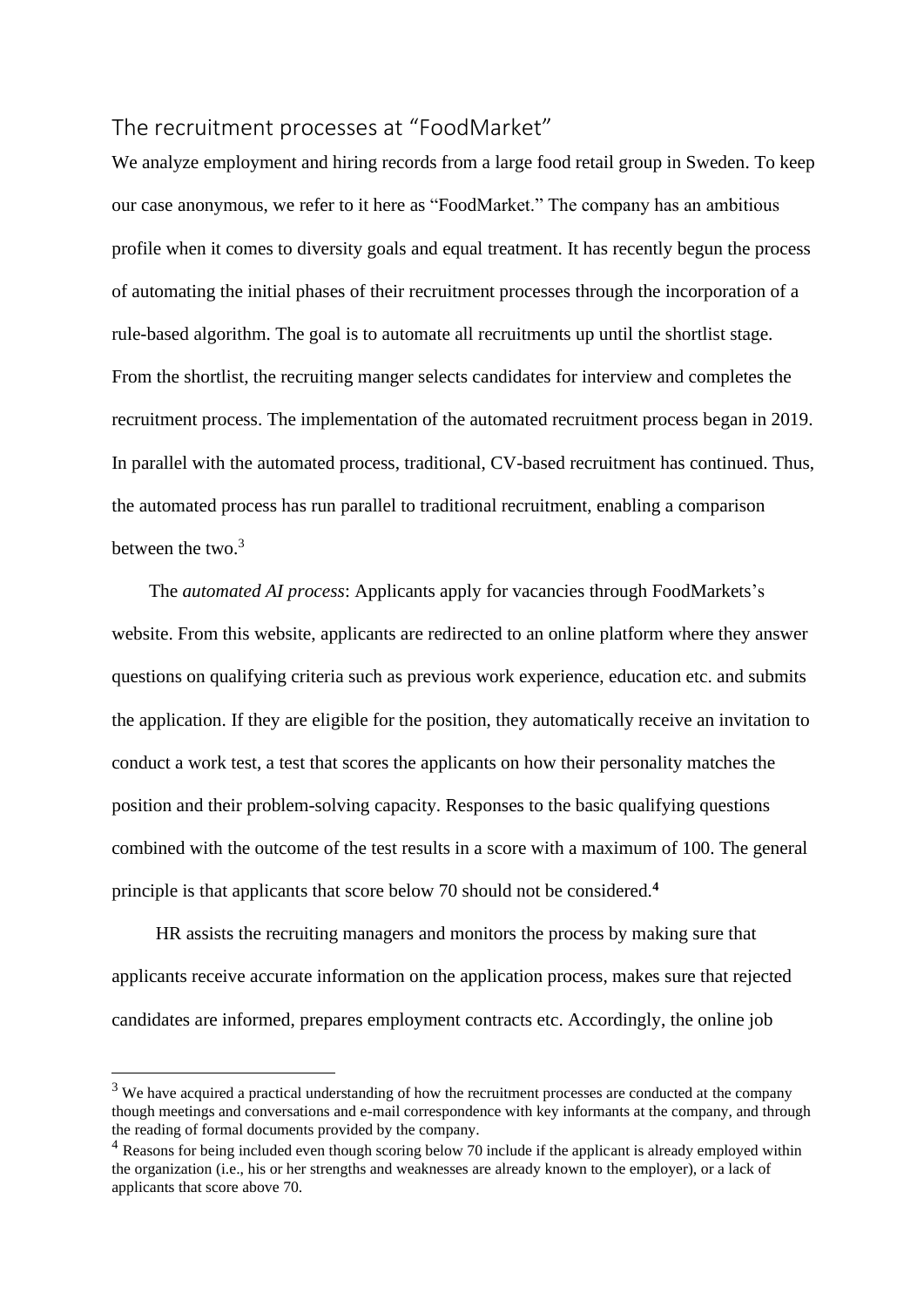application system results in a data set where applicants are terminated at different phases of the recruitment process. Some applicants are rejected automatically at the first stage because they do not meet basic requirements, some in the test phase, some in the shortlist, and some at the interview stage.

 In *traditional recruitment,* the job applicants send a personal letter and a CV by email to the recruiting store/work unit. Recruiting managers handle the entire process; she or he screens the applications, creates a shortlist, chooses candidates for interviews, conducts the interviews, and makes the hiring decision. Thus, this process is not centralized and is thus not represented in the centralized online job application system. We refer to this process interchangeably as "traditional" and "CV-based". However, since there is no centralized information about how this recruitment is made, it can also include social network recruitment, and "walk-ins", i.e., cases where applicants show up in person at the store. The central HR department has no data, neither on these processes nor on the job applicants, but they handle employment contracts and registers new employees from these processes in the company records.

### Analytical strategy

To study the effect of AI implementation at FoodMarket, we draw on one dataset on employment records of all new employees recruited in 2019-2020, in total 12 336 individuals, and one data set on job applications sent to FoodMarket for the same years. This dataset only includes applications for positions recruited with the algorithmic process. Drawing on the former, we will be able to study potential differences in demographic characteristics between new employees recruited with the two processes. Drawing on the latter, which only includes the algorithmic process, we will be able to identify how different groups fare at different stages of the recruitment process.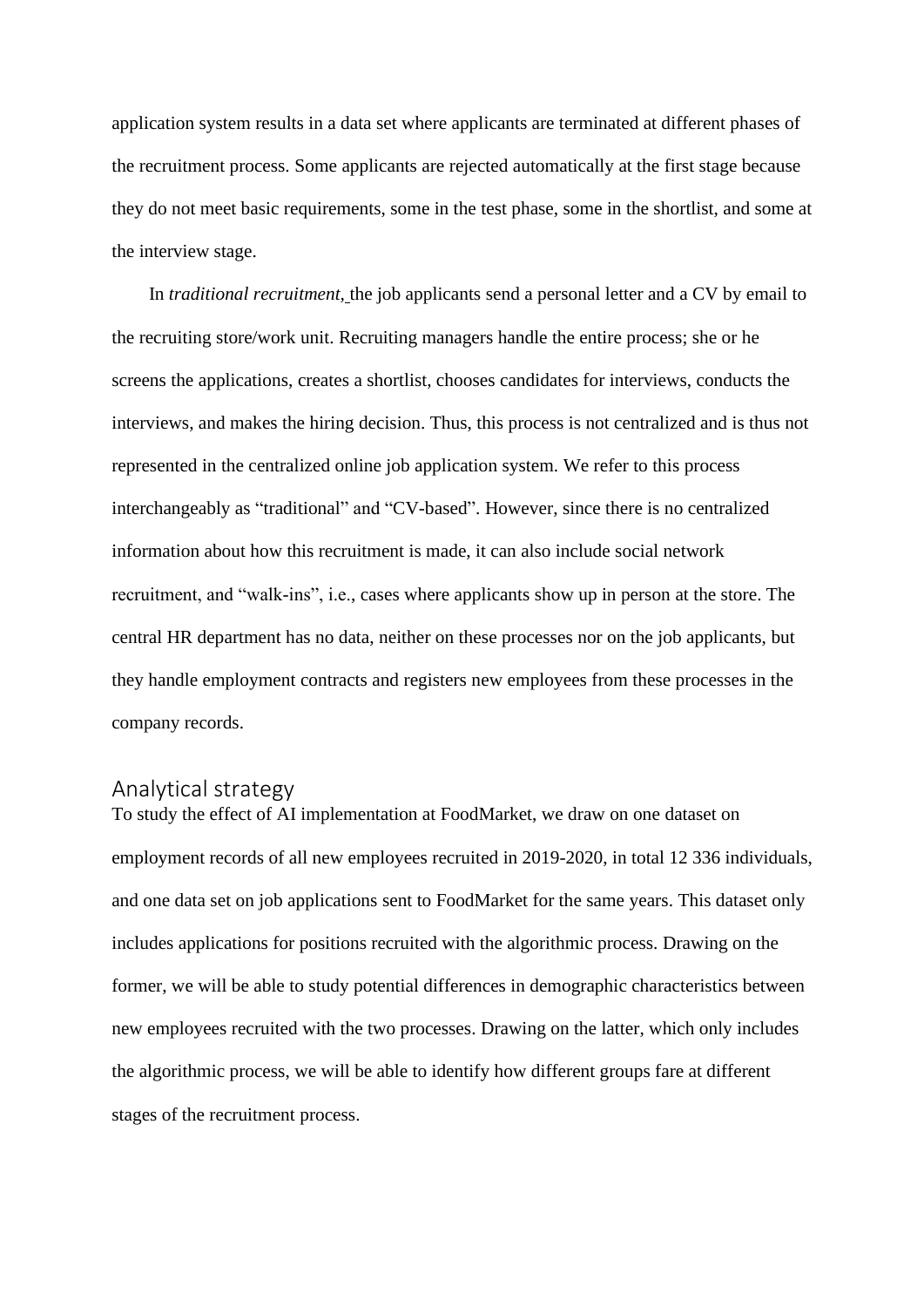The job applications have been stored by FoodMarket in the case of questions or complaints about the employment process, it has never been used by FoodMarket för analysis. We have, in dialogue with FoodMarket about the content of various variables and values, been able to convert this raw data into a coherent, analyzable dataset.<sup>5</sup>

Some job applications have been excluded from the analysis because they have been assigned statuses that are not possible to rank in terms of progress in the application process. These include i) applications that have been withdrawn by the applicant, ii) applicants applying for positions that were withdrawn by FoodMarket, and iii) applicants that have been informed that the position has been filled. Since the system does not record *when* in the process these measures were taken, it is not possible to situate these applications in terms of progress in the recruitment process. In the coding of gender and geographical background, a smaller number of job applications were un-codable due to typing error on behalf of the applicant, such as typing an email address in the field for first name or last name or too many typos/misspellings for name to be intelligible. In total, the dataset consists of 216 929 analyzable observations.

#### Outcome variables

In the analyses of employment records, the primary outcome variable is *type of recruitment process*: algorithmic or CV-based. In a complementary analysis, we also treat the continuous *tests score* variable as an outcome variable, ranging from 0-100. In the analysis of job applications, the outcome variable is also dichotomous, comparing those who reached at least the interview stage (those who were interviewed, and those who were hired) and those who were not.

<sup>&</sup>lt;sup>5</sup> A later version of this draft will include an appendix containing more information on the preparation of this dataset.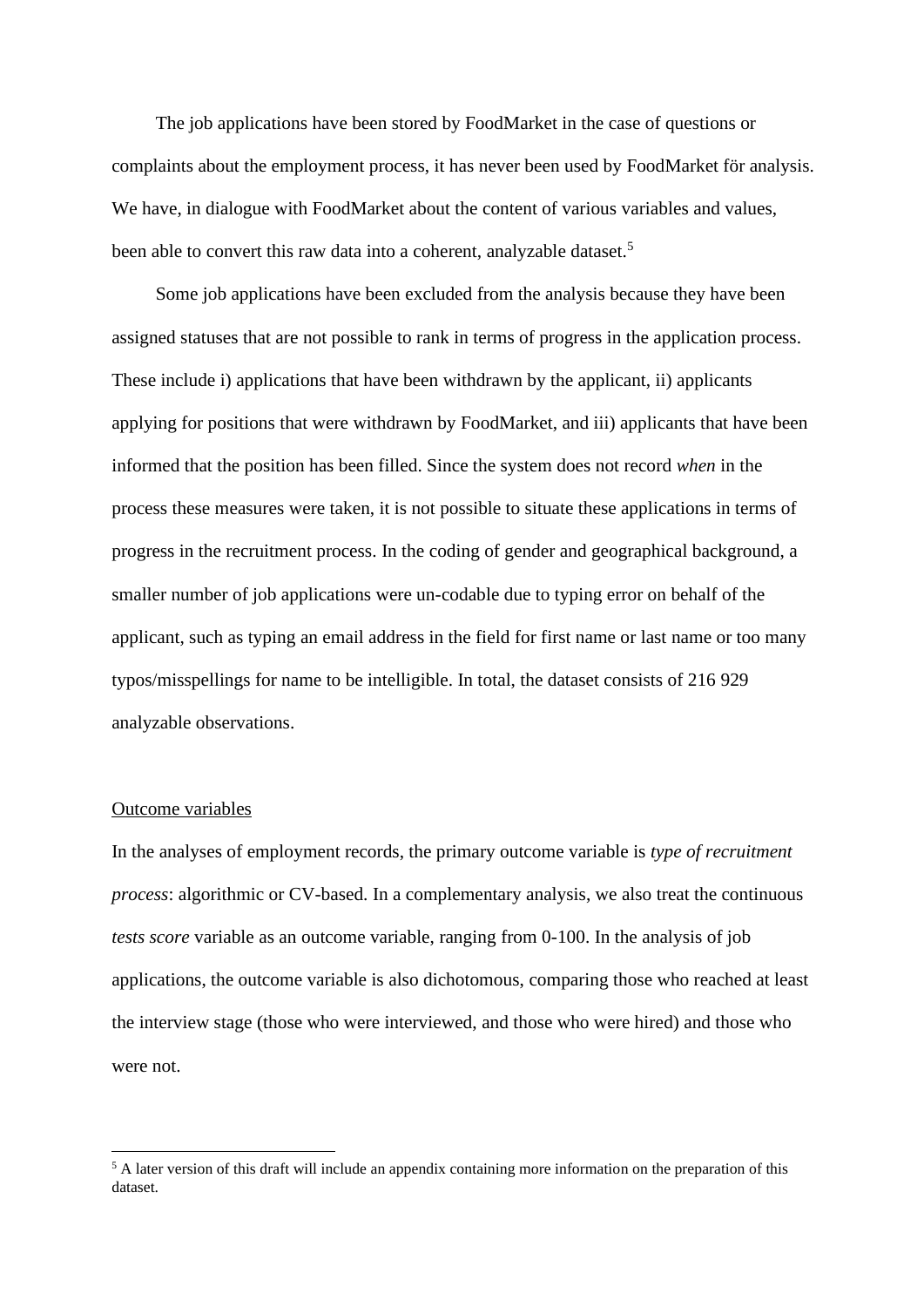#### Explanatory variables

In the analyses of employment records, sex, age, and geographical background constitutes the analyses' explanatory variables. Employees' (juridical) sex is registered in employment records as a dichotomous variable. Age is also registered and is in our analysis coded as above and below 40. The employees' self-ascribed ethnicity or county of birth is not registered in employment records, neither at FoodMarket nor at any other company in Sweden.

We have created a proxy for the employees' *perceived* geographical background based on the employees' surnames using a machine-learning classifier algorithm. For reasons of anonymity and employee integrity, we only had access to employee surname when working with this classification. The job application data, which as mentioned above only includes applications for the algorithmic process, includes, by design, no demographical information on the applicants: the application process should not be influenced by such factors. Thus, the applicants check no boxes for gender, age, and the like. But the applicants' register their first name and their surnames in the applications. Thus, if the application reaches the shortlist, where employers take over the process, most people's sex will be immediately identifiable from their first name, and employers will *perceive* some type of ethnic background from their name, albeit with lower precision than when it comes to gender.

Most recruiters will automatically perceive signals of ethnicity in surnames like "Andersson", "García, or "Mohammed". These perceived backgrounds, whether perceived as ethnicities, cultures, or nationalities, will in turn trigger implicit or explicit attitudes or stereotypes, regardless of whether the applicants identify with this perceived ethnicity or not. Surnames are passed on over generations and may in some cases not reflect the self-ascribed ethnicity of the name-bearer at all. However, self-ascribed ethnicity is not what matters the most in the job application process – it is the signal picked up by the recruiter/employers that influences the chances of being invited to a job interview, not actual ethnicity. In this way,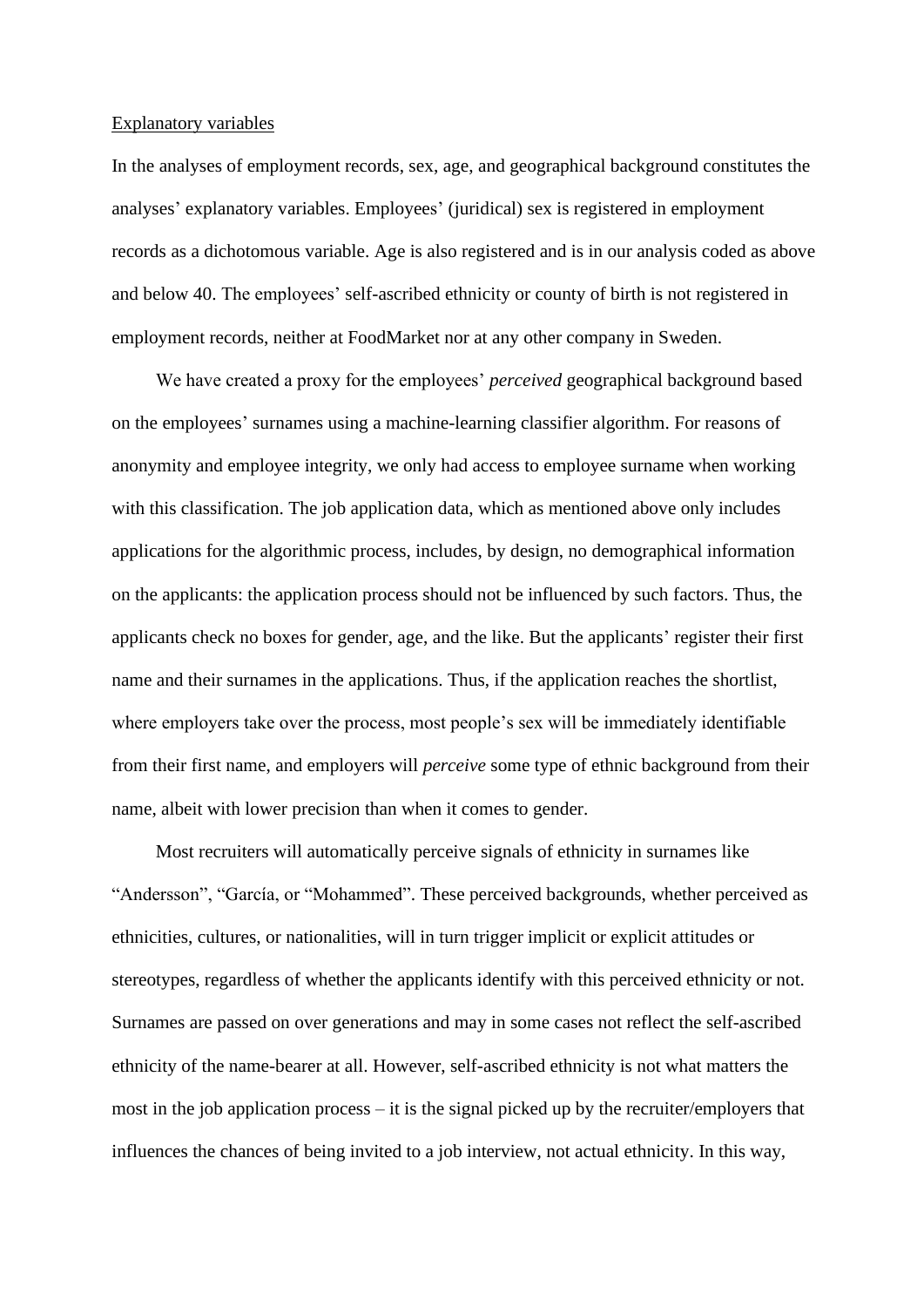perceived ethnicity may be better predictors of employment discrimination than actual ethnicity, since in the employment process, at least prior to the interview stage, the name is all that the employer see (except in cases where a photograph is attached, but this is not standard procedure in Sweden). Thus, names become a proxy for (perceived) ethnicity.

Lacking data on how surnames are perceived, the specific model used for the classification of geographical background in this study is a neural network consisting of three stacked bidirectional LSTM layers. The classifier model was trained on data from biographical articles of living people on the English-language Wikipedia. The names of the subjects were matched to a country of origin based on the article's belongingness to geographical categories (categories like e.g. "People from Stockholm, Sweden"). Countries around the world were thereafter placed in sub-categories for nine different geographical regions (Scandinavian, Finnish, Eastern European, Spanish, Southern Europe (non-Spanish), Western European, Muslim, African (non-Muslim), and Asian (non-Muslim), with the assumption that the types of names in each of these geographical regions will not overlap to much with those in the other regions. While the dataset is too large to control the quality of the categorizations one by one, we have manually screened through the dataset to ensure that common names are not misclassified and that no significant systematic mistakes have been made.

In the statistical analyses, we have chosen to collapse the nine categories into a dichotomous European-sounding - non-European sounding variable. "European" includes Anglo-Saxon names. "Non-European" includes Spanish names since most people with Spanish names in Sweden have an origin in Latin America (rather than in Spain).

To achieve a proxy for sex, we have built a gender probability estimator based on the Statistics Sweden onomastic database ("SCB namnstatistik") table of first names (*tilltalsnamn*), which contains all given names in Sweden that have at least two bearers and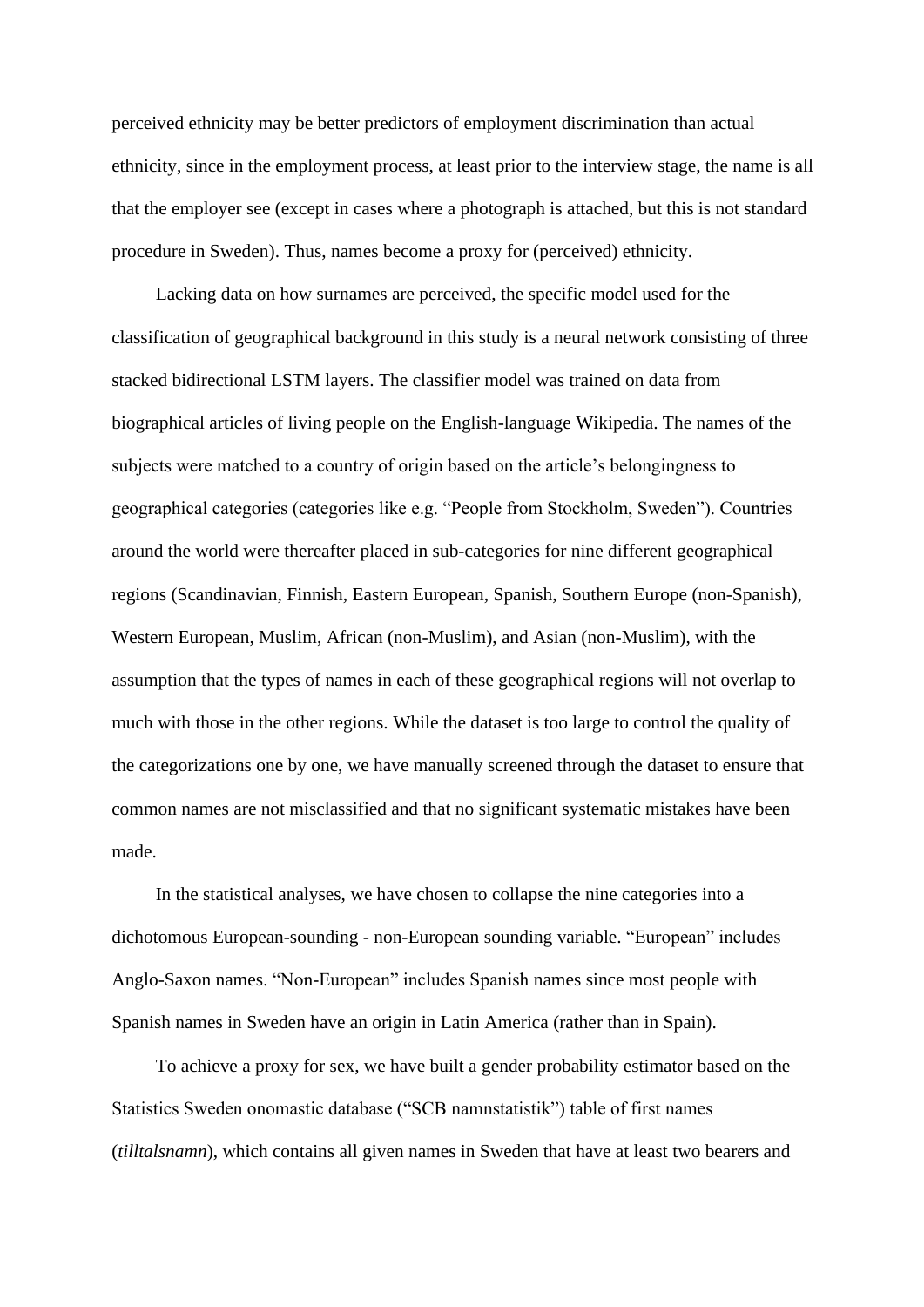provides numbers for how many women and men, respectively, that have that given name. (This is based on legally registered sex). We have used these data on sex to calculate, for each given name, the probability that the person is a woman using the formula  $p(woman|name = x)$  $=$  number of women with name *x*/total number of people with name *x*. For more details, see Appendix A. While proxies for sex and geographical background can often be made from names, it is much harder to guess a person's age based on name with any precision. While there are generational trends in naming, these are not distinct enough for the construction of a meaningful proxy for age. We have thus made no such attempt.

#### Control variables

In the employment records, we control for the geographical location to which the employees have been recruited. We also control for position, through an occupational dummy variable. The employment record contains 203 distinct types of positions, ranging from low- to high skilled, but a vast majority of the positions are low-skilled. As many as 81 percent of the new employees are employed as store employees, and 11 percent as warehouse workers. Thus, the remaining 201 positions are distributed over only 8 percent of the employees. For this reason, we have decided to code the dummy position with separate codes for the two largest categories: store employees and warehouse workers, thereafter categories for: other lowskilled positions, low-skill managers, and high-skilled positions. Test scores, described above, is used as a control variable in the main analyses. In the analyses of job applications, we also control for test score and position and present the models separately for full-time and part-time positions. A control variable for geographic location is not included at this point.<sup>6</sup>

<sup>6</sup> This variable may be included in a later version of the paper, if judged to be of sufficient quality.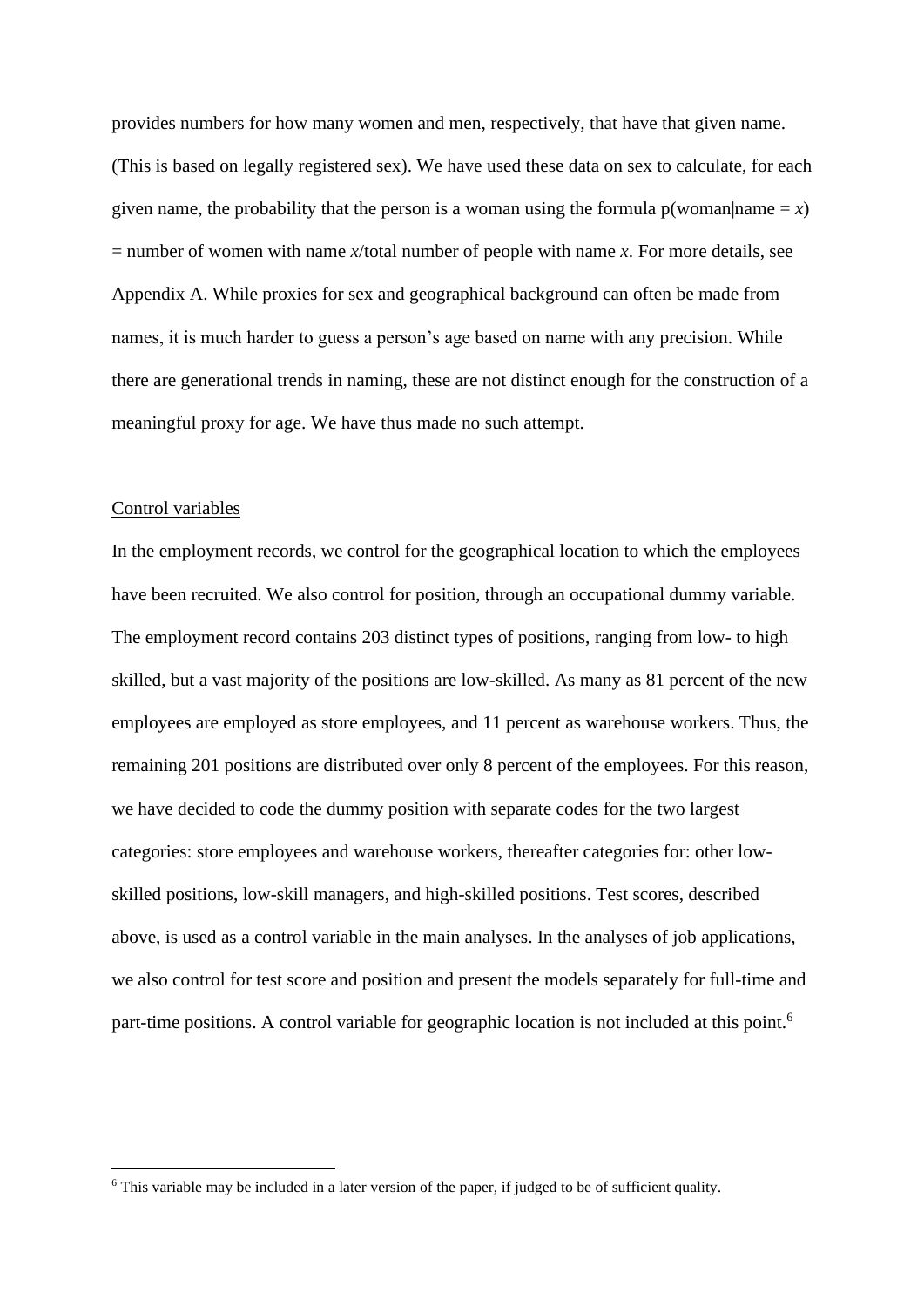#### Statistical analyses

The analyses of the employment records are conducted with linear probability models (LPM), assessing the probability that new employees are women, have a European-sounding name and are below the age of forty when employed through the algorithmic process compared with the traditional recruitment process. Results are presented with and without fixed effects at the work unit level to control for the grouped nature of the data, i.e., that employments are conducted at different stores/work units across the country. A complementary OLS regression is conducted assessing whether these characteristics predict test scores.

 In the analyses of the job application process, we cannot compare the two employment processes as this data only contains the algorithmic process. However, we will be able to identify how far men, women, and job applicants with European and non-European sounding names reach in the algorithmic process. These analyses have been conducted with linear probability models, estimating the probability of being invited to interview.

#### Results

The newly employed are relatively young, mean age is 27 years old, and 58 percent are women. We code 21 percent as having a non-European sounding family name. 54 percent of the new employees have been recruited through traditional CV-based recruitment; the remaining 46 percent have been recruited through the automated, algorithmic process. Table 1 summarizes descriptive statistics on the new employees. Comparing the two recruitment processes, we do observe mean differences in terms of diversity. In the algorithmic process, there is a somewhat higher share of new employees who are women, who have European sounding surnames, and there is a higher share of younger applicants compared with the employees hired through traditional recruitment.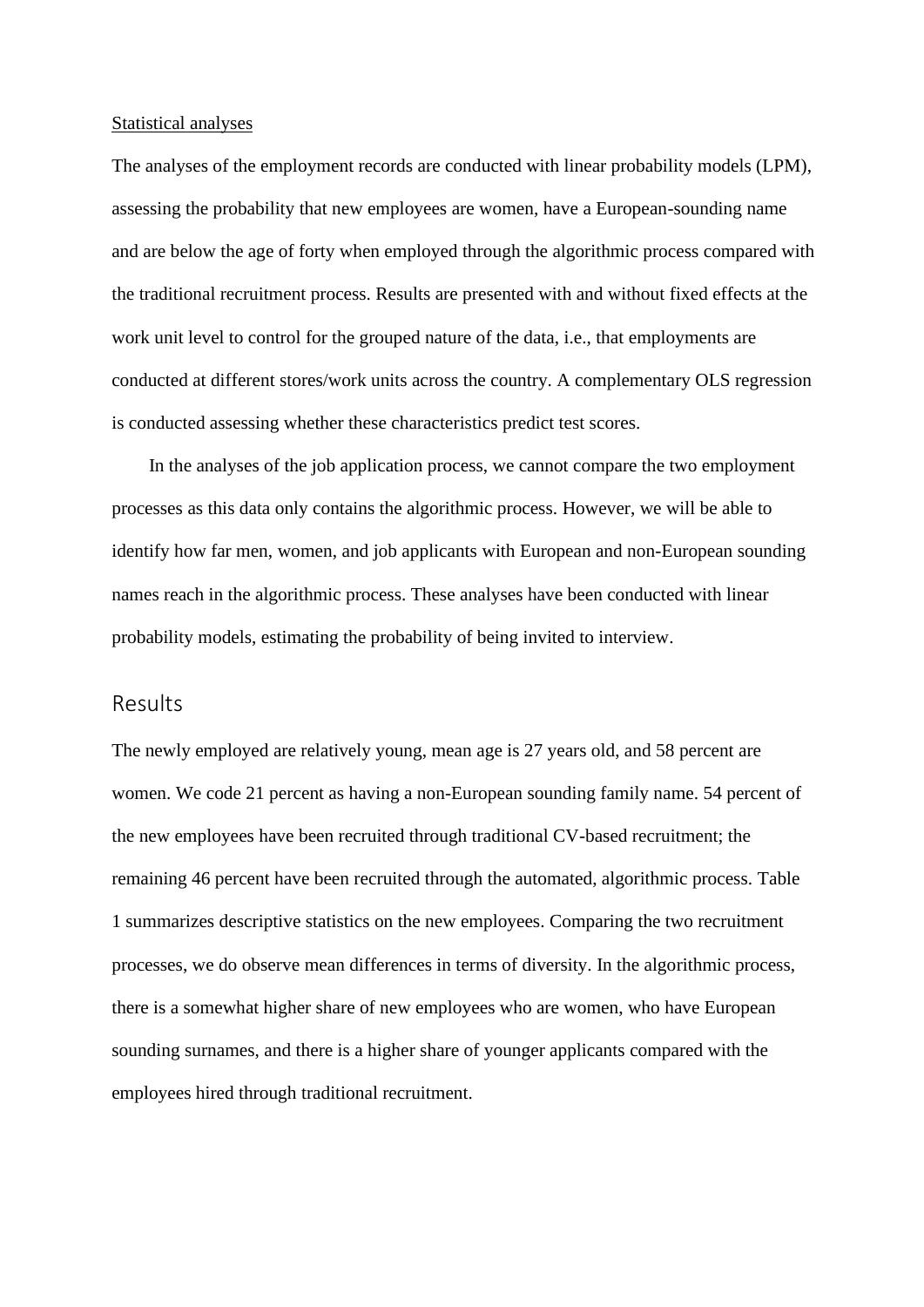|                                    | Algorithmic | Traditional |  |
|------------------------------------|-------------|-------------|--|
| Number of recruitments             | 5 6 5 3     | 6 6 8 3     |  |
| Number of locations                | 177         | 178         |  |
| Mean share European names          | 0.82        | 0.76        |  |
| Mean share of women                | 0.62        | 0.55        |  |
| Mean share $40+$ years             | 0.08        | 0.12        |  |
| Occupations, column shares         |             |             |  |
| Store personnel                    | 0.80        | 0.82        |  |
| Warehouse workers                  | 0.11        | 0.11        |  |
| Other low-skilled                  | 0.04        | 0.03        |  |
| Managers                           | 0.04        | 0.03        |  |
| High-skilled personnel             | 0.01        | 0.01        |  |
| Year of recruitment, column shares |             |             |  |
| 2019                               | 0.36        | 0.64        |  |
| 2020                               | 0.54        | 0.47        |  |

Table 1. Descriptives by type of recruitment process, new employments

In Table 2, we assess outcomes for algorithmic compared with traditional recruitment in two linear probability models. In model 1, we report probabilities of having a European sounding name, being a woman, and being below the age of 40 in algorithmic compared with CV-based recruitment. In model 2, we include fixed effects at geographical location and control for type of position. The results are stable across the two models and confirm the patterns that were discernible in Table 1. Algorithmic recruitment is associated with a 7-percentage points higher probability of new employees having European sounding names, a 6-percentage point higher probability of being women, and with an 11-percentage points higher probability of being below the age of 40, compared with the employees recruited through CV-based recruitment. Neither controlling for position, nor taking the grouped nature of the data into account, have an impact on the results as evident from model 2. Thus, the occupational or geographical patterns does not correlate in a significant way with recruitment process.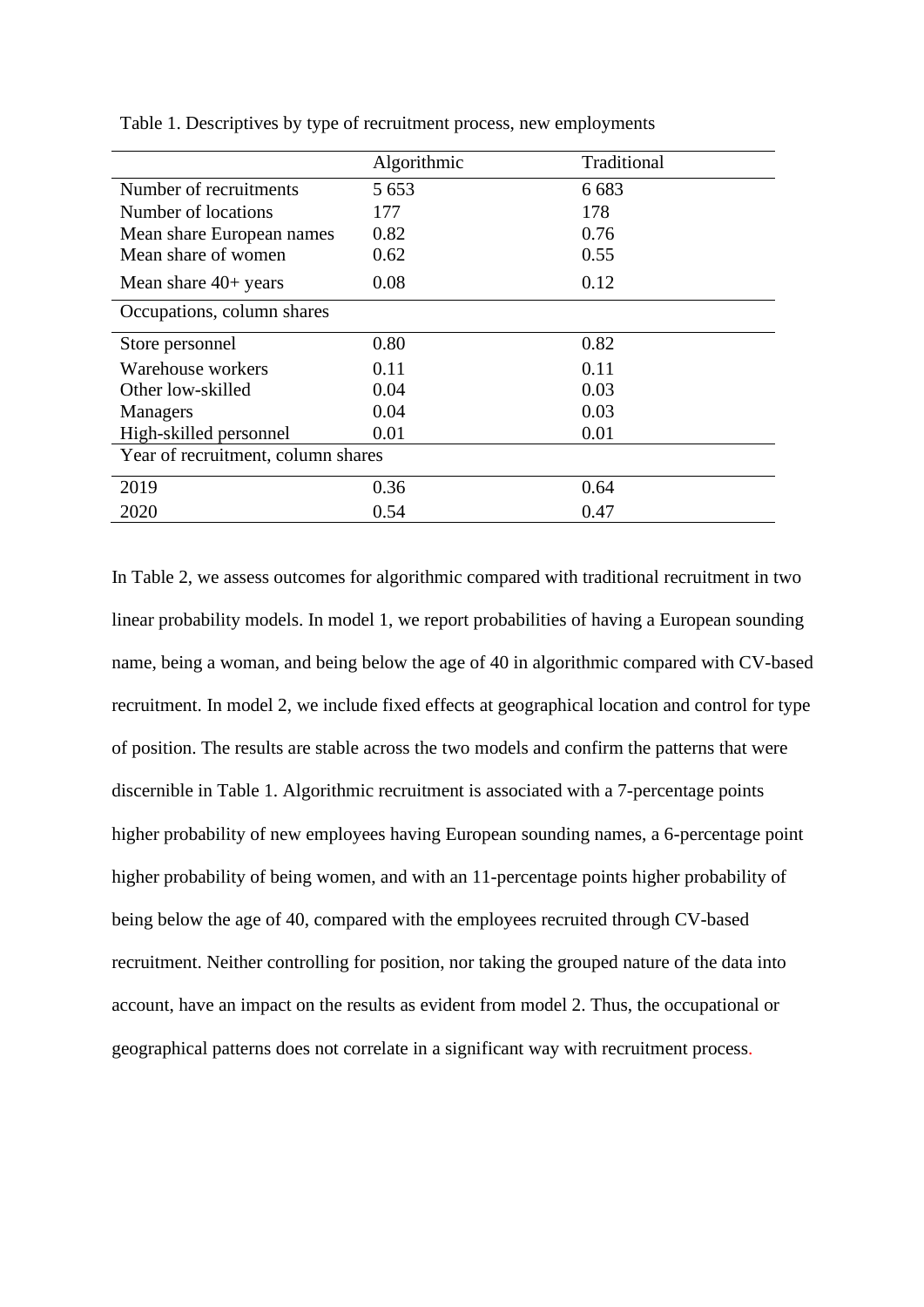|                        | Model 1   | Model 2    |  |
|------------------------|-----------|------------|--|
| European sounding name | $0.07***$ | $0.07***$  |  |
|                        | (0.06)    | (0.01)     |  |
| Female                 | $0.06***$ | $0.06***$  |  |
|                        | (0.09)    | (0.01)     |  |
| Below forty            | $0.11***$ | $0.11***$  |  |
|                        | (0.01)    | (0.01)     |  |
| Position               | NO        | <b>YES</b> |  |
| Constant               | $0.26***$ | $0.25***$  |  |
|                        | (0.01)    | (0.02)     |  |
| <b>Observations</b>    | 12 214    | 12 211     |  |

Table 2. LPM models on probabilities of being employed by the algorithmic recruitment process, standard errors in parenthesis

 $1$  Three missing cases in the location measure. Model 2 with fixed effects at 178 geographical locations \*\*\*p < .01. \*\* p < .05. \* p < .10.

Based on the above analyses, the algorithmic recruitment process at FoodMarket seems to enhance already existing patterns, in this case the domination of younger women with European sounding surnames. These findings are clearly in line with the more dystopic narrative on AI implementation in the recruitment process. Since we observe ethnic and age discrimination, and not gender discrimination in employment in Sweden (Bursell 2014; Bygren, Erlandsson and Gähler 2017), the algorithmic recruitment studied here seems to disadvantage two already disadvantaged categories; job applicants who are older or who have non-European sounding names. Why, then, is this the case? The pessimistic narrative suggests that algorithms tend to be biased. However, it would be premature, at this point, to conclude that the algorithmic process at FoodMarket is biased. This algorithm sorts the applicants based on qualifications and test scores, and to the extent that the test scores reflect productivity, the observed outcome may simply reflect meritocracy. Since test scores are not a component of traditional recruitment at FoodMarket, it is not possible to control for test scores in the comparison of traditional and algorithmic recruitment. We can, however, assess whether sex, age and geographical background predict test scores in the algorithmic recruitment process.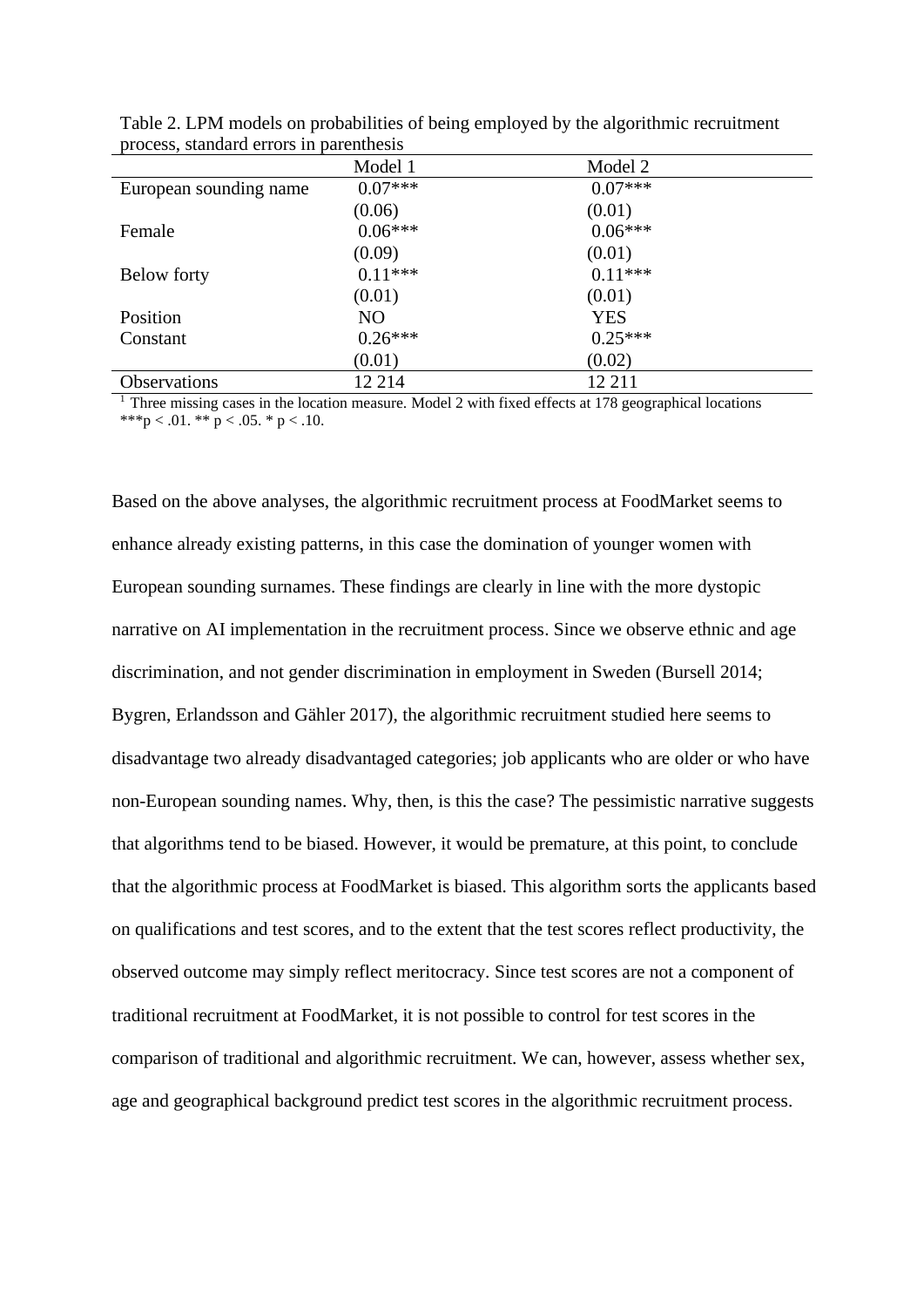As evident from Figure 1, there are mean difference in test score for the three categories in focus in this study. Women and younger employees have a much higher mean test score than men and older employees. However, employees with non-European sounding surnames have somewhat *higher* scores than employees with European-sounding names.



Figure 1. Mean test score by category among new employees at FoodMarket

In Table 3, we report results from OLS regressions assessing whether these three demographic variables predict test scores in the algorithmic recruitment process. In both model 1 and model 2, women are associated with 4.2 higher test scores, and applicants of an age below 40 are associated with almost 5 points higher test scores. Having a Europeansounding name is associated with having 1.9 points *lower* test scores than for having a non-European sounding name. Thus, test scores may explain why women and younger applicants are more likely to be hired with algorithmic recruitment, but not why applicants with European sounding names are more likely to be recruited through this process. Thus, to the extent that test scores is a fair measure of productivity - a question beyond the scope of this study to address – the lower rates of new employees with non-European sounding names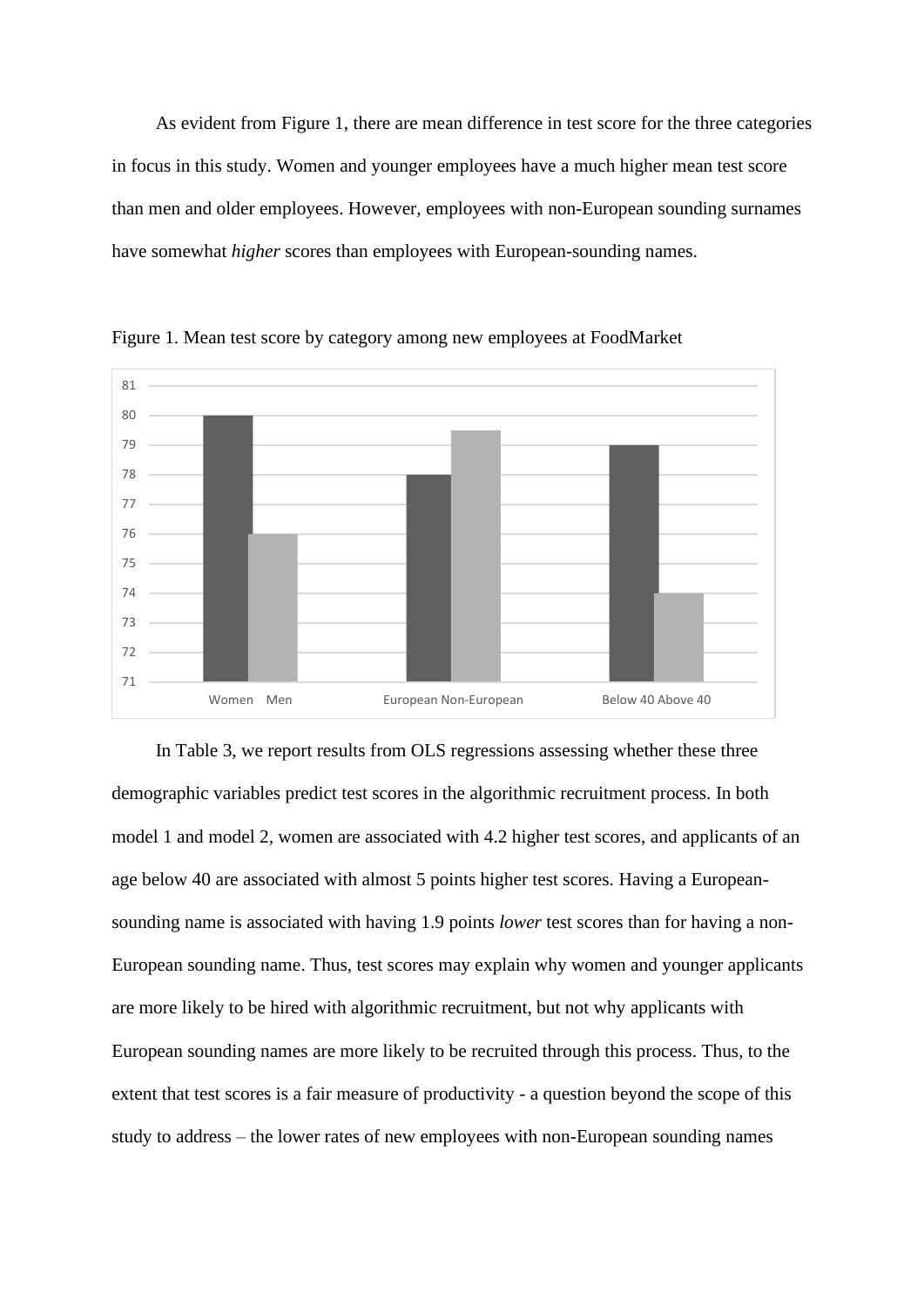recruited through the algorithmic process compared with traditional recruitment, remains unexplained.

| Tuote st Olio Tegression preuteing test secre performance, standard en ors in parenthesis |            |            |  |  |  |
|-------------------------------------------------------------------------------------------|------------|------------|--|--|--|
|                                                                                           | Model 1    | Model 2    |  |  |  |
| European sounding name                                                                    | $-1.89***$ | $-1.90***$ |  |  |  |
|                                                                                           | (0.43)     | (0.43)     |  |  |  |
| Female                                                                                    | $4.21***$  | $4.21***$  |  |  |  |
|                                                                                           | (0.34)     | (0.34)     |  |  |  |
| Below forty                                                                               | 4.96***    | $4.96***$  |  |  |  |
|                                                                                           | (0.61)     | (0.62)     |  |  |  |
| Position                                                                                  | NO.        | <b>YES</b> |  |  |  |
| Constant                                                                                  | 73.10***   | $73.10***$ |  |  |  |
|                                                                                           | (0.72)     | (0.72)     |  |  |  |
| <b>Observations</b>                                                                       | 5615       | 5615       |  |  |  |

Table 3. OLS-regression predicting test score performance, standard errors in parenthesis

Model 2 with fixed effects at geographical locations

\*\*\*p < .01. \*\* p < .05. \* p < .10.

A closer look at *when* in the recruitment process applicants are rejected, may provide a clue to why algorithmic recruitment enhances already existing inequality. We thus turn our attention to the second data set at our disposal, the job applications sent to job openings where the algorithmic recruitment process have been employed. As explained earlier, there is no measure of age in this data set.

In Table 4, we report the share of job applicants with European-sounding and femalesounding names that have been rejected at the different stages of the job application process. It also displays share of job applicants across positions and years. Female-sounding first names make up 58 percent of all applications. They are somewhat underrepresented among those who are rejected at the earlier stages of the recruitment process, and overrepresented at the later stages. This is anticipated, since we learnt from the analyses of Table 3 that women have higher test scores.

72 percent of the job applications have been submitted by individuals with European sounding surnames. Applicants with European sounding surnames are proportionally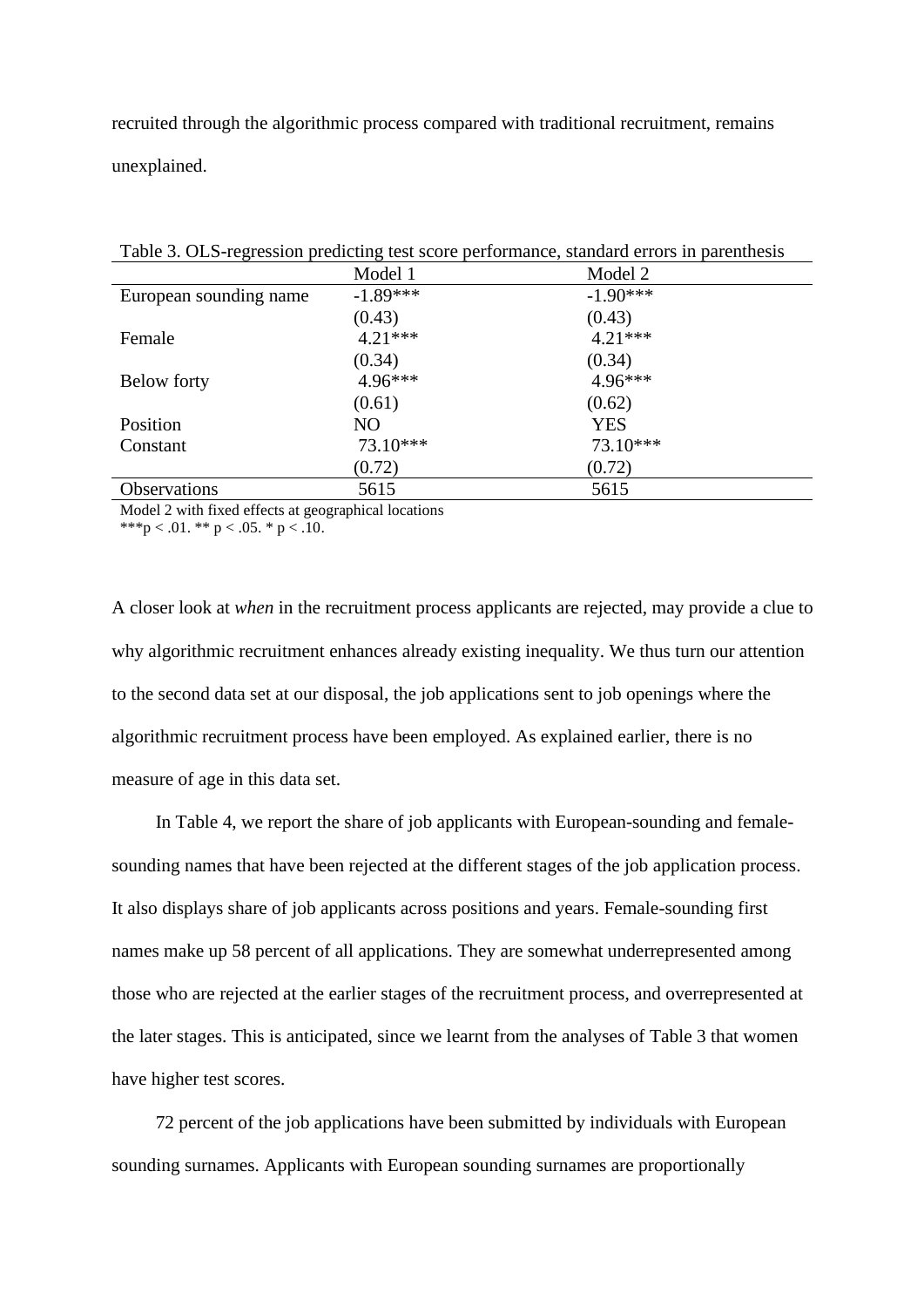represented among those rejected in the early stages of the recruitment process, in "Rejected before assessment", and "Rejected in assessment", i.e., in the algorithmic driven phases of the recruitment process. Thus, at first glance, it seems that the algorithm has selected a proportional share of European sounding names to the shortlist phase, from which managers select applications for interview. However, when the recruiting manager takes over the process from the algorithm (i.e., in "Rejected in interview" and "Hired") applicants with European sounding names are overrepresented. Among those who are selected to interview but ultimately rejected, 80 percent have European sounding names, and among those who are hired, as many as 82 percent have European sounding names. Thus, at first glance, it seems as though the algorithm is not responsible for job applicants with European-sounding names being hired more often. Instead, it seems as though it is the recruiting managers who disproportionally selects applicants with European-sounding names from the shortlist.

|  |                        | Table 4. Descriptives, mean shares of European- and female-sounding names by |  |  |  |  |  |
|--|------------------------|------------------------------------------------------------------------------|--|--|--|--|--|
|  |                        | application progress, occupation and year                                    |  |  |  |  |  |
|  | $\lambda$ 1, $\lambda$ |                                                                              |  |  |  |  |  |

| Application process progress | Share European sounding | Share female |  |
|------------------------------|-------------------------|--------------|--|
| All applications             | 0.72                    | 0.58         |  |
| Rejected before assessment   | 0.72                    | 0.51         |  |
| Rejected in assessment       | 0.71                    | 0.51         |  |
| Rejected in shortlist        | 0.71                    | 0.61         |  |
| Rejected after interview     | 0.80                    | 0.62         |  |
| Hired                        | 0.83                    | 0.65         |  |
| Occupations                  |                         |              |  |
| Store personnel              | 0.72                    | 0.60         |  |
| Warehouse workers            | 0.62                    | 0.32         |  |
| Chauffeurs                   | 0.61                    | 0.12         |  |
| Managers                     | 0.77                    | 0.46         |  |
| High-skilled personnel       | 0.80                    | 0.61         |  |
| Other                        | 0.81                    | 0.57         |  |
| Fulltime position            | 0.72                    | 0.48         |  |
| Year of recruitment          |                         |              |  |
| 2019                         | 0.71                    | 0.71         |  |
| 2020                         | 0.72                    | 0.73         |  |
| $\mathbf N$                  | 216929                  | 216929       |  |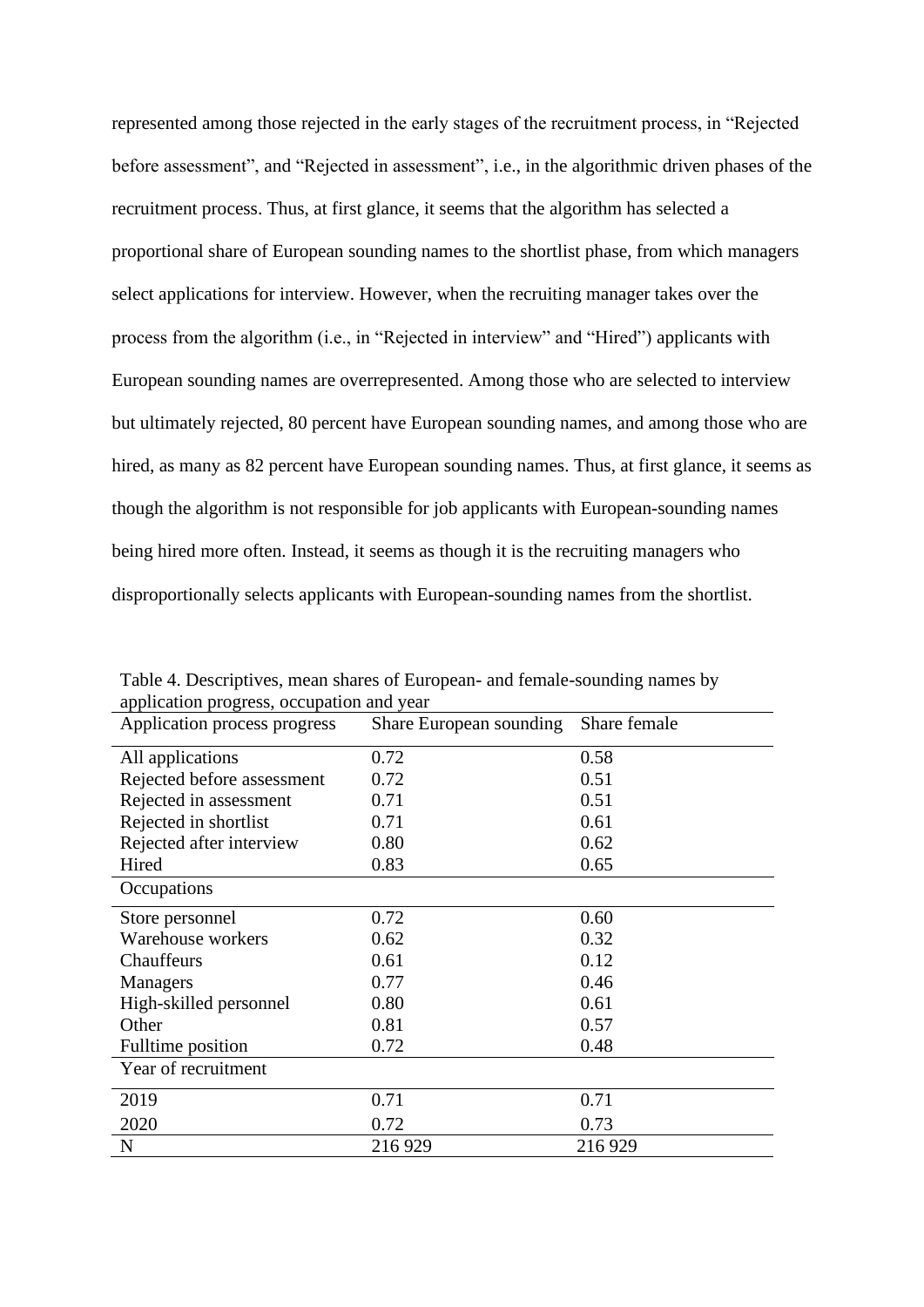



Since it seems to be when recruiting managers enter the recruitment process that applicants with European sounding names become advantaged, we analyze, in Table 5, the probability of reaching the interview stage for applicants that has scored high enough to be included in the shortlist. We also present models separated by whether the job vacancy is for a full-time or part-time position. In model 1 and model 2, we observe a slight advantage for European sounding names. Here, a European sounding name is associated with a 3-percentage point higher probability of reaching the interview stage. As expected, based on the descriptive information in Table 4/Figure 2, the effect of having a female-sounding names is very small at this stage of the recruitment process. In model 2, we include controls for test score, and position. Here, we see a slight decrease in the coefficient for European sounding names. The effect for female-sounding names vanishes completely with the control for test scores, just like in the models of Table 3. For full-time positions, the positive effect of having a European sounding name, is larger, 6 percentage points in model 3, and 5 percentage points when controlling for test scores and position. Thus, applicants with non-European sounding names are more disadvantaged when it comes to the more attractive fulltime positions.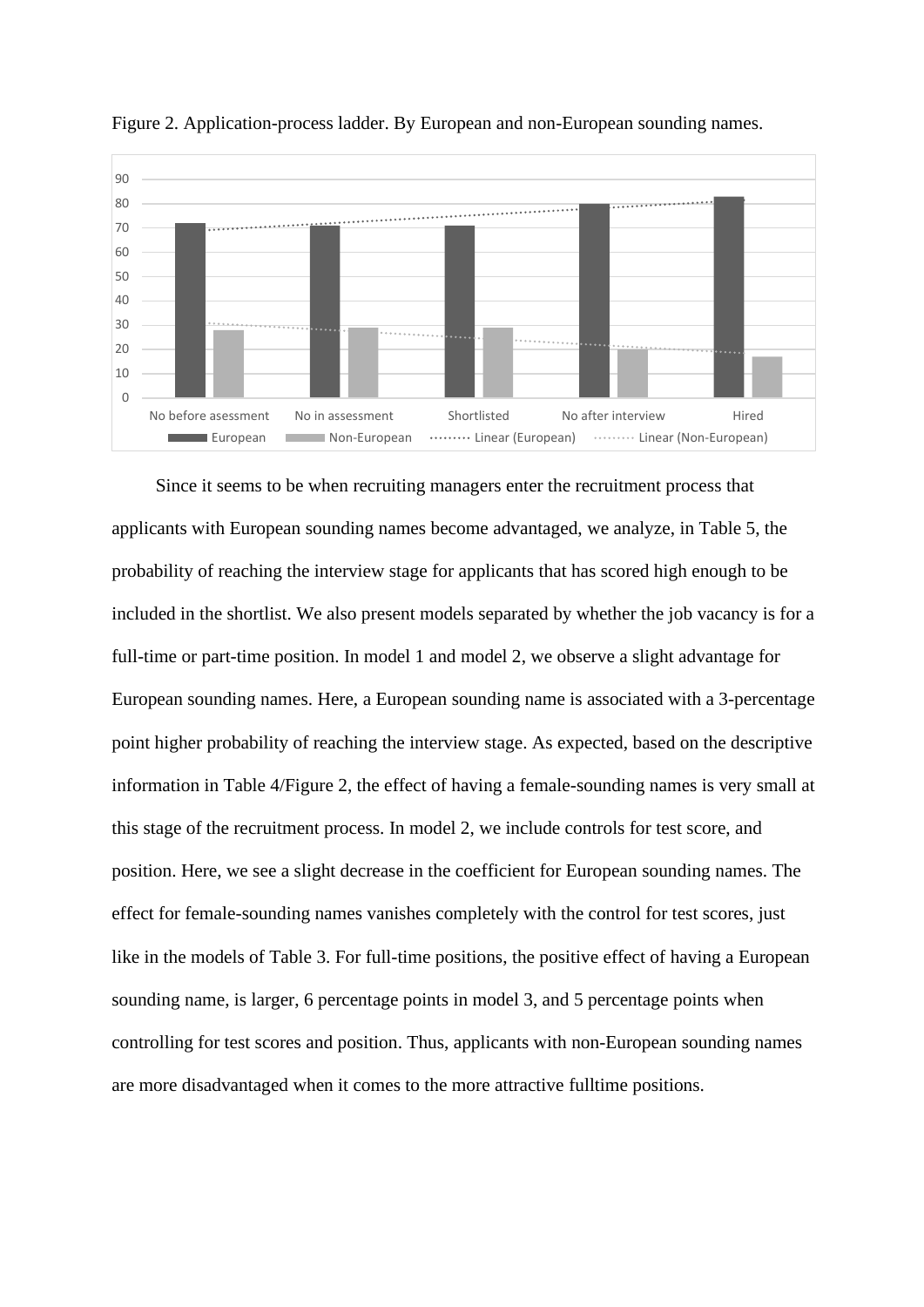| III parentinesis       |                     |            |                     |            |
|------------------------|---------------------|------------|---------------------|------------|
|                        | Part-time positions |            | Full-time positions |            |
|                        | Model 1             | Model 2    | Model 3             | Model 4    |
| European sounding name | $0.03***$           | $0.03***$  | $0.06***$           | $0.05***$  |
| Female                 | $0.01***$           | $0.01***$  | $-0.02***$          | 0.005      |
| Test scores            |                     | YES        |                     | <b>YES</b> |
| Position               |                     | <b>YES</b> |                     | <b>YES</b> |
| Constant               | $-0.04***$          | $-0.05***$ | $0.11***$           | $0.13***$  |
| <b>Observations</b>    | 90758               | 90758      | 14 370              | 14 370     |
|                        |                     |            |                     |            |

Table 5. LPM models on probabilities of reaching interview from shortlist, standard errors in parenthesis

\*\*\*p < .01. \*\* p < .05. \* p < .10.

The analysis above thus clearly indicates a peculiar measure of meta-algorithmic selection bias in the final parts of the recruitment process, the parts that are handed over by the HR personnel to the individual recruiting managers.

# Concluding discussion

Summing up, our analysis of FoodMarket's employment records showed that algorithmic recruitment resulted in less diversity among new employees compared with traditional recruitment. Our analysis showed that it resulted in fewer men, fewer older employees, and fewer employees with non-European sounding surnames being hired by the organization. Compared with the traditional recruitment system, women were 6 percentage points more likely to be hired; the corresponding figure for candidates with European sounding names 7 percentage points more likely, and employees below 40 years 11 percentage points more likely, to be hired with the algorithm-based evaluation process. Test scores only explained this change for women and younger applicants; the analysis of the job applications was therefore focused on the latter category. It showed that applicants with non-European-sounding names are more disadvantaged in employment to fulltime positions and that it is the recruiting managers, not the algorithm, that disproportionally rejects these applicants.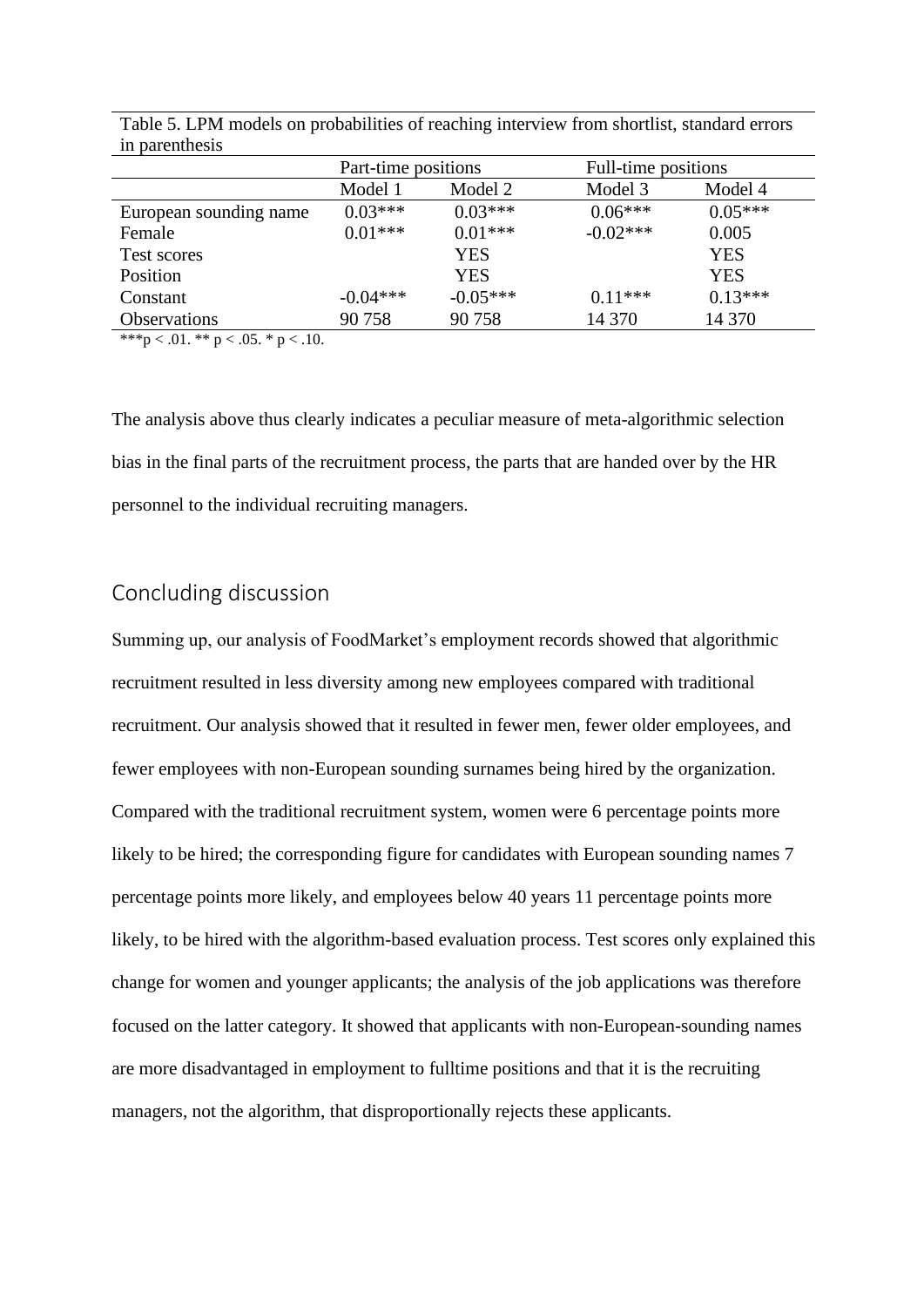This supports the view that there is a special type of selection bias occurring in the process, despite the work being done by the algorithm; that is, the recruiting managers were responsible for the lower diversity in the hiring process, which may seem puzzling, since traditional recruitment generated a more diverse set of employees. Why would recruiting managers recruit a more diverse set of employees when they control the entire process, compared with when the first part of the process is delegated to an algorithm?

Our findings speak to the literature on human-machine interaction effects; the way people go about their job tasks changes when some of these tasks are delegated to AI and algorithms (Krakowski et al. 2019; see also Jarrahi et al. 2021). In trying to grasp this relational nexus we introduced the notion of meta-algorithmic judgment, to shed light on the algorithm as folded in the evaluation process, and to pinpoint the decision situation that confronts the recruiting manager. To illustrate, consider the case where a person usually conducts Task 1, and based on Task 1, she conducts Task 2. Delegating Task 1 to an algorithm facilitates her work process, but the algorithm provides her with an output that she knows much less about than if she had conducted Task 1 herself. Regardless of whether she believes that the algorithm has done the work properly or not, she will have to rely on it and execute Task 2 based on the algorithms' output. This fact may, in some cases, change *how* she conducts Task 2. Against this backdrop, the fact that the recruiting managers employ a different type of employees when interacting with a machine, is not puzzling per se.

But why do the recruiting managers select more applicants with European sounding names when the algorithm provides a competence-based shortlist? About this, we can only speculate, yet these speculations can be systematically evaluated in the future and help us make progress when theorizing the results from new empirical studies (Lave and March 1975; Swedberg 2021). One possible explanation is, that recruiting managers become more risk averse when they lack the in-depth knowledge about the applicants in the shortlist. Previous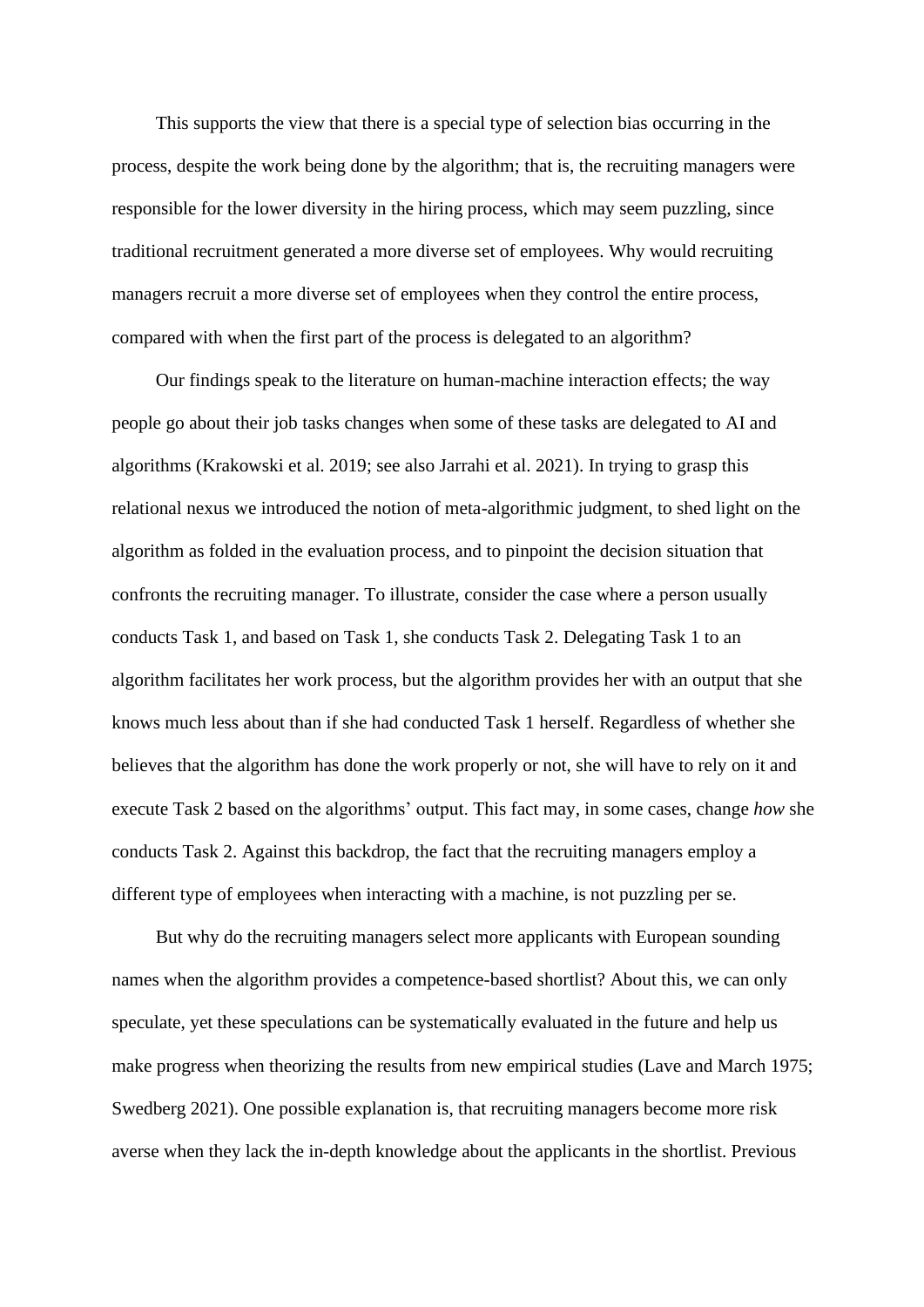research has shown that people become more prejudiced and discriminate more when they lack information on the people they are evaluating (Kunda and Thagard 1996). It can also be the case, that if the managers feel that the recruitment algorithm are decontextualizing and eliminates biases in a way that misses what they believe is really needed in the day-to-day activities, then they might start improvising and use their own professional strategies. Another possibility is that the managers, who have been informed that the algorithm is unbiased, have implicitly delegated the responsibility for diversity to the algorithm, and somehow let go of the responsibility for diversity in their own decisions.<sup>7</sup> A final possibility is that in traditional recruitment, managers hire a more diverse set of employees because they prefer another "type" of non-European applicants than those that are selected based on test scores.<sup>8</sup> They might, for instance, prefer non-European applicants who signal "Swedishness": secular values, or assimilation signaled in the personal letters or through appealing photographs. When the application process is stripped of these features, managers may settle, to a higher extent, for what they perceive as in-group candidates.

While the higher share of women and younger applicants can be viewed as the result of a meritocratic process, it could also, potentially, be a case of indirect discrimination, if the questions in the work test somehow systematically disadvantage men and older applicants. Answering this question would require an in-depth study of the test and why men and older applicants score lower, a task beyond the scope of this study to address. However, regardless of the potential outcome of such a study, it is, from a societal perspective, important to supervise these types of effects. FoodMarket, will, with a yearly staff turnover of around 13 percent (a standard turnover rate in this industry), change the demographic compositions of

 $7$  A similar phenomenon seems to have occurred when an AI-system was set to provide recommendations about unemployed clients at the Employment Office in Poland. The employment officers followed the recommendations to such a high extend that the algorithmic recommendations in practice became decisions (Misuraca and van Noordt 2020).

<sup>8</sup> Informants at the HR department has confirmed that the some recruiting managers did express discontent with the applicants included in the algorithms' shortlists.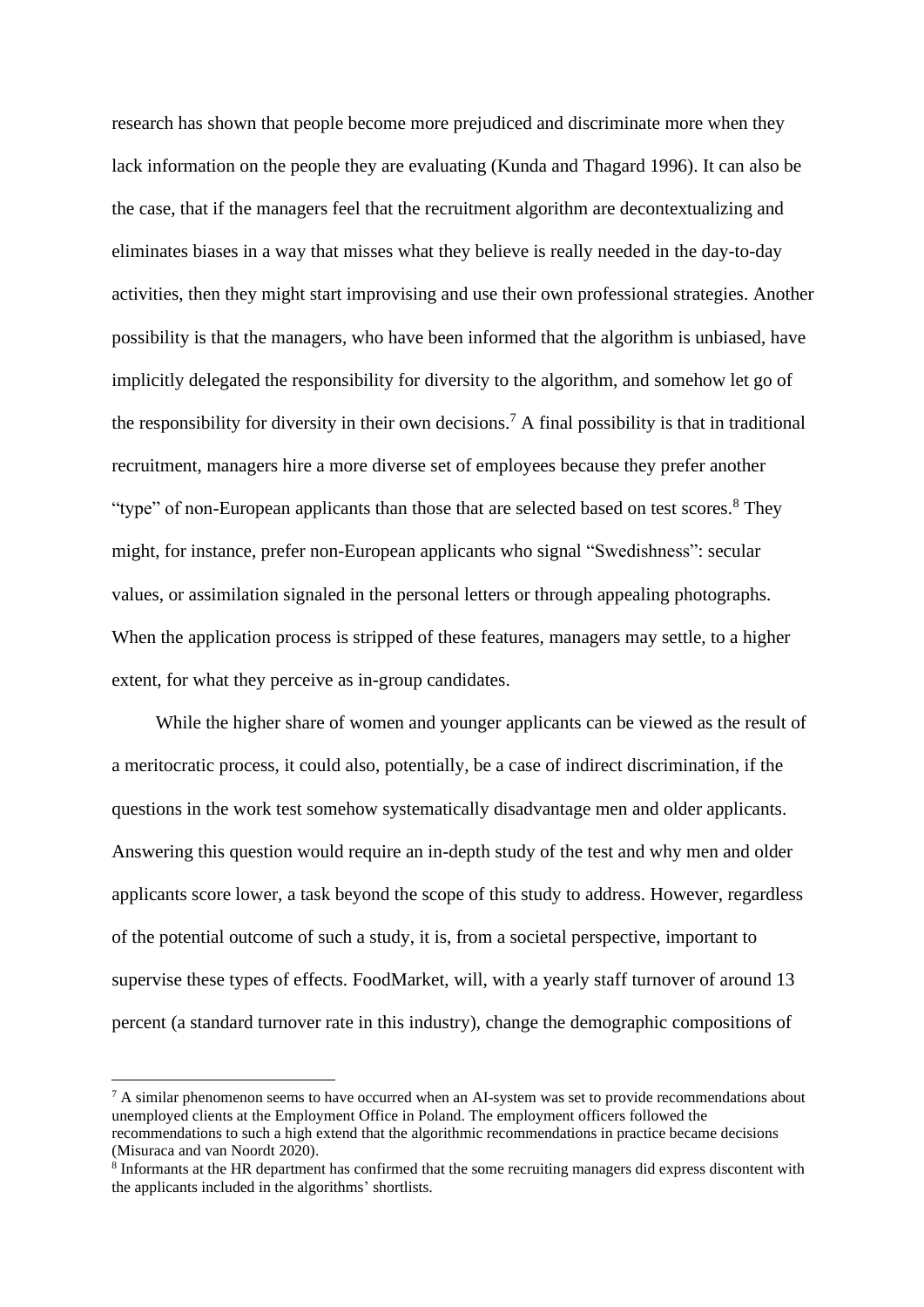their employees in line with patterns identified in this study in only a few years' time if they continue to recruit with the current algorithmic process.

When it comes to FoodMarket, it stands out as an employer who is strongly committed to its goals of diversity and equal treatment. There is certainly a selection bias in what type of firms that share their data with external researchers; FoodMarket have generously shared their data and given us of their time, assisting us in understanding their work processes and data, and they have taken a genuine interest in the results of our evaluations. We are confident that they will continue to improve and evaluate their recruitment processes and make efforts to mitigate unforeseen consequences. However, all organizations that automate their recruitment processes will likely neither have the resources nor the commitment to make similar efforts. Regardless of why men and older applicants score lower, or why recruiting managers employ a less diverse set of employees with the support from a recruitment algorithm, our study show that this technological shift may create new groups of winners and losers, an issue that must be continuously scrutinized when an increasing number of public and private organizations starts making crucial decisions based on algorithms. These decisions will influence people's life chances, which is reason enough for maintain a sharp focus on this socio-tecnological development in the future.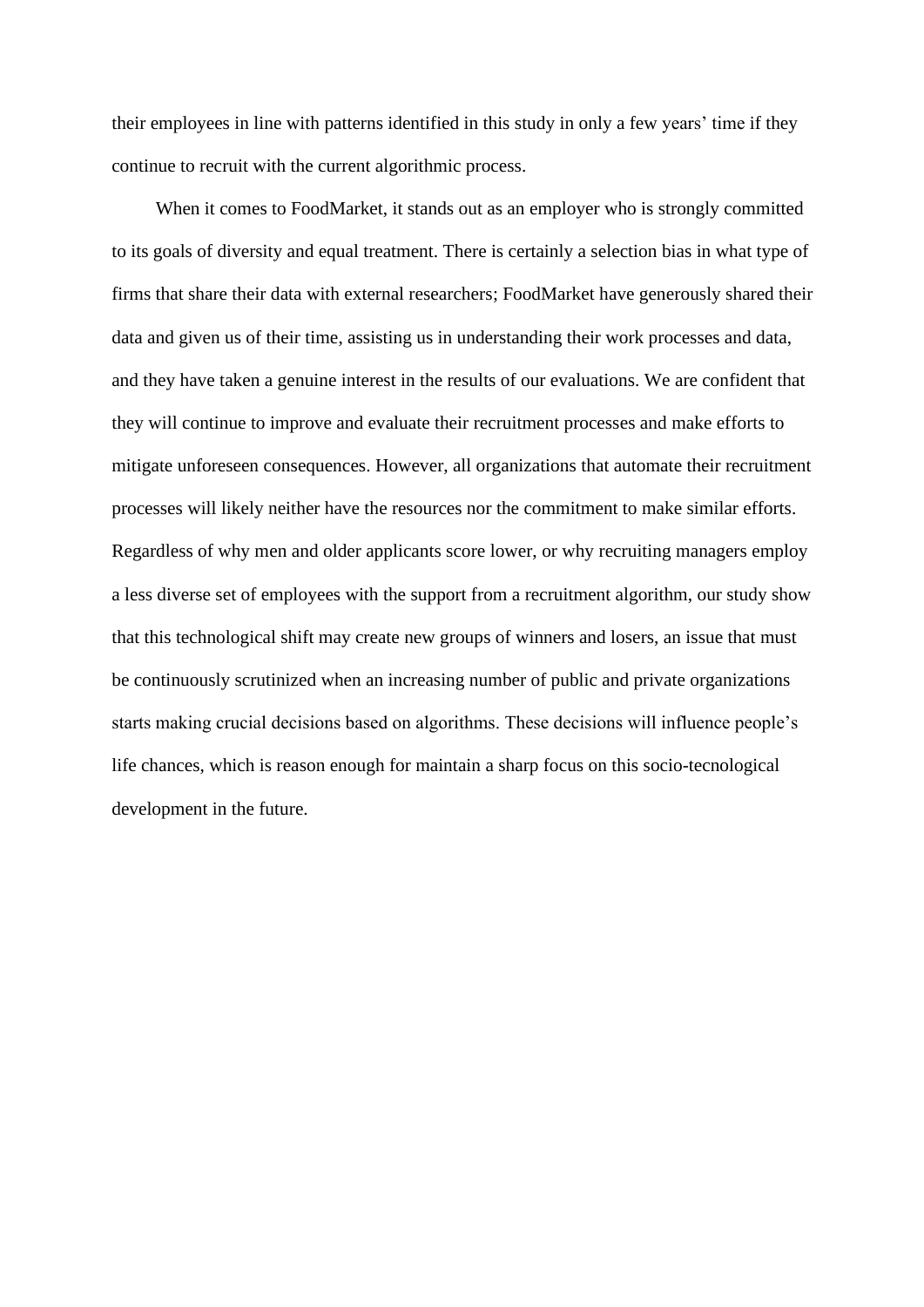### References

- Ajunwa, I. 2020. "The paradox of automation as anti-bias intervention." *Cardozo Law Review*, 41(5): 1671-1742.
- Baert, S. 2018. "Discrimination in the labour market: A register of (almost) all correspondence experiments since 2005", pp. 63-77 in S. M. Gaddis (Ed.), *Audit Studies: Behind the Scenes with Theory, Method, and Nuance*. Springer.
- Bader, V. and Kaiser, S. 2019. "Algorithmic decision-making? The user interface and its role for human involvement in decisions supported by artificial intelligence." *Organization* 26(5): 655-672.
- Bareis, J. and Katzenbach, C. 2021. "Talking AI into Being: The Narratives and Imaginaries of National AI Strategies and Their Performative Politics." *Science, Technology, & Human Values* 1-27.
- Beer, D. 2017. "The Social Power of Algorithms." *Information, Communication & Society*, 20(1): 1-13.
- Bovenkerk, F. 1992. *Testing Discrimination in Natural Experiments: a manual for international comparative research on discrimination on the grounds of 'race' and ethnic origin*. Geneva: ILO.
- Burrell, J. 2016. "How the machine 'thinks': Understanding opacity in machine learning algorithms." *Big Data & Society* 1-12.
- Burrell, J. and Fourcade, M. 2021. "The Society of Algorithm." *Annual Review of Sociology* 47: 213-237.
- Bursell, M. 2014. "The Multiple Burdens of foreign-named men: Evidence from a field experiment on gendered ethnic hiring discrimination in Sweden." *European Sociological Review* 30(3): 399-409.
- Bursell, M. Bygren, M. and Gähler, M. 2021. "Does Employer Discrimination contribute to the subordinate labor market inclusion of individuals of a foreign background?" *Social Science Research* 98: 102582.
- Bursell M. and Olsson F. 2021. "Do we need dual-process theory to understand implicit bias? A study of the nature of implicit bias against Muslims". *Poetics - Journal of Empirical Research on Culture, the Media and the Arts*. Published online March 16. <https://www.sciencedirect.com/science/article/pii/S0304422X21000267>
- Bursell M. and Olsson F. 2020. "On the difficulty of identifying implicit racial beliefs and stereotypes." *American Sociological Review* 85(6):1117-1122.
- Diakopoulos, N. 2016. "Accountability in Algorithmic Decision Making." *Communication of the ACM* 59(2): 56-62.
- Eubanks, V. 2018. *Automating Inequality: How High-Tech Tools Profile, Police, and Punish the Poor*. New York: St. Martin's Press.
- van Esch, P., Black, J. & Arli, D. 2020. "Job candidates' reactions to AI-Enabled job application processes." *AI Ethics*. https://doi.org/10.1007/s43681-020-00025-0
- Misuraca, G., and van Noordt, C. 2020. *Overview of the use and impact of AI in public services in the EU*, EUR 30255 EN, Publications Office of the European Union, Luxembourg, 2020, ISBN 978-92-76-19540-5, doi:10.2760/039619, JRC120399.
- Fazi, MB. 2021. "Beyond Human: Deep Learning, Explainability and Representation." *Theory, Culture, & Society* 8(8): 88-88.
- Feenberg, A. 2002. *Transforming Technology: A Critical Theory Revisited*. Oxford University Press.
- Glaser, VL. Pollock, N. and D'Adderio L. 2021. "The Biography of an Algorithm: Performing algorithmic technologies in organizations." *Organization Theory* 2:1-27.
- Greenwald, A. and M. Banaji. 1995. "Implicit Social Cognition: Attitudes, Self-Esteem, and Stereotypes." *Psychological Review* 102:4–27.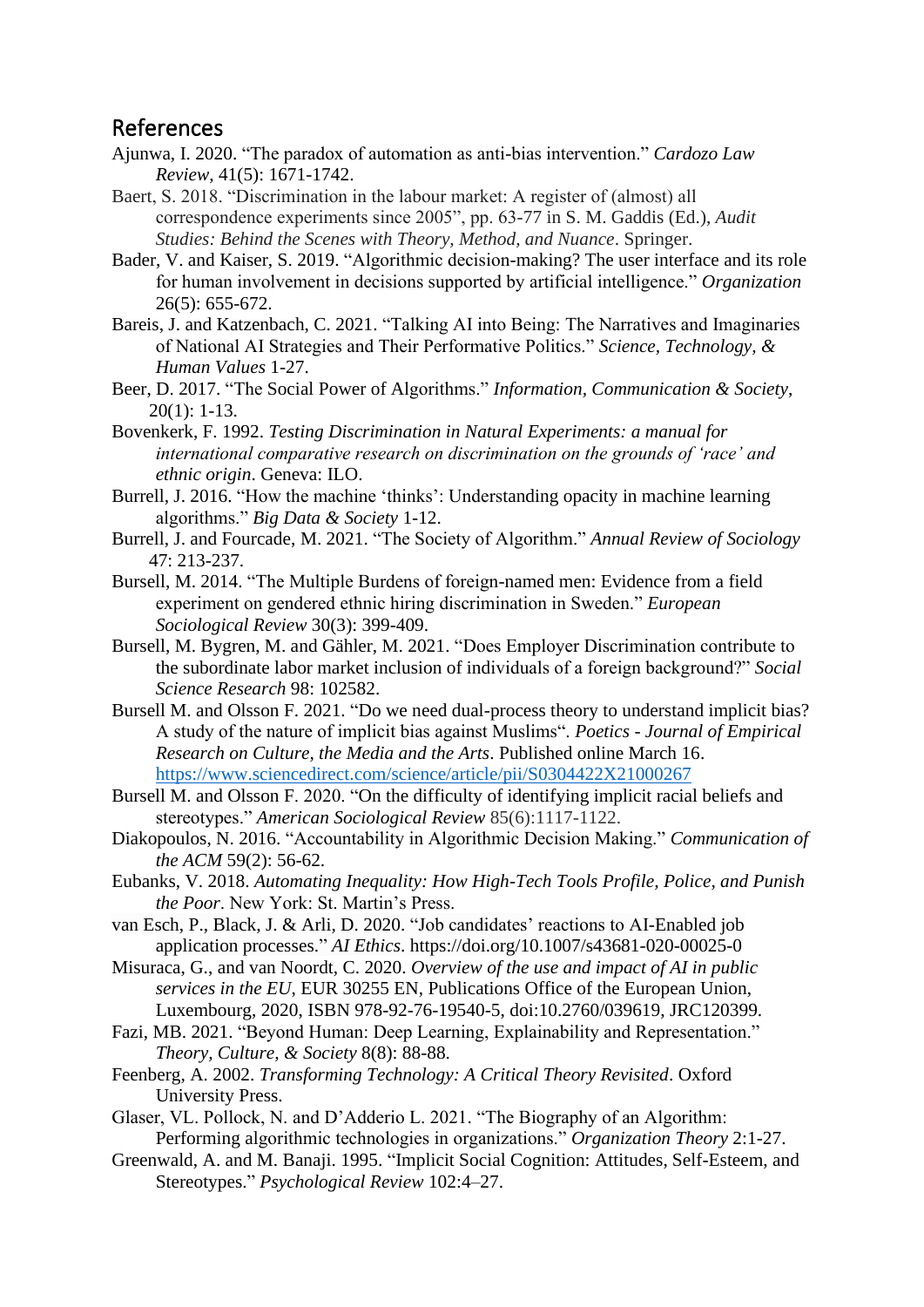- Howard, A. and Borenstein, J. 2018. "The Ugly Truth About Ourselves and Our Robot Creations: The Problem of Bias and Social Inequity." *Science and Engineering Ethics* 24: 1521-1536.
- Jarrahi, MH, Newlands G, Lee MK et al. 2021. "Algorithmic management in a work context." *Big Data & Society* 1-14.
- Jaton, F. 2021. "Assessing biases, relaxing moralism: On ground-truthing practices in machine learning design and application." *Big Data & Society* 1-15.
- Kahneman, D. Sibony, O. Sunstein, CR. 2021. *Noise: A Flaw in Human Judgment*. New York: Little Brown Spark & Co.
- Keeley, B. 2015. *Income Inequality: The Gap between Rich and Poor*, OECD Insights, OECD Publishing, Paris, [https://doi.org/10.1787/9789264246010-en.](https://doi.org/10.1787/9789264246010-en)
- Kiviat, B. 2019. "The moral limits of predictive practices: The case of credit-based insurance scores." *American Sociological Review*, 84(6): 1134–1158.
- Kleinberg J, Ludwig J, Mullainathan S, and Sunstein CR. 2019. "Discrimination in the age of algorithms." *Journal of Legal Analysis* 10: 113-174.
- Krakowski, S., D. Haftor, J, Luger, N. Pashkevich, S. Raisch. 2019. "Humans and Algorithms in Organizational Decision Making: Evidence from a Field Experiment." *Academy of Management*. Published online 1 Aug 2019. <https://doi.org/10.5465/AMBPP.2019.16633abstract>
- Krogh von, G. 2018. "Artificial Intelligence in Organizations: New Opportunities for Phenomenon-Based Theorizing." *Academy of Management Discoveries* 4(4): 404-409.
- Kunda, Z., & Thagard, P. (1996). Forming impressions from stereotypes, traits, and behaviors: A parallel-constraint-satisfaction theory. *Psychological Review, 103*(2), 284–308.
- Köchling, A. and Wehner, MC. 2020. "Discriminated by an algorithm: A systematic review of discrimination and fairness by algorithmic decision-making in the context of HR recruitment and HR development." *Business Research* 13: 795-848.
- Larson, EJ. 2021. *The Myth of Artificial Intelligence: Why Computers Can't Think the Way We Do*. Harvard, MA: Harvard University Press.
- Lauer, J. 2017. "End of judgment: Consumer credit scoring and managerial resistance to the black boxing of creditworthiness." In Raff, D. M. G., Scranton, P. (Eds.), *The emergence of routines: Entrepreneurship, organization, and business history*. Oxford: Oxford University Press.
- Lave, CA. and March, JG. 1975. *An Introduction to Models in the Social Sciences*. New York: Harper & Row
- Lee, F. Bier J. Christensen j. et al. 2019. "Algorithms as folding: Reframing the analytical focus." *Big Data & Society* 6(2): 1-12.
- Logg, JM. Minson, JA. and Moore, DA. 2019. "Algorithm appreciation: People prefer algorithmic to human judgment." *Organizational Behavior and Human Decision Processes* 151: 90-103.
- Makridakis, S. 2017. "The forthcoming Artificial Intelligence (AI) revolution: Its impact on society and firms." *Futures* 90:47-60.
- Moss, PM, and Tilly, CT. 2001. *Stories Employers Tell. Race, Skill, and Hiring in America*. Russel Sage, Chicago.
- March, JG. 1978. "Bounded rationality, ambiguity, and the engineering of choice." *Bell Journal of Economics*, 9: 587–608.
- McCarthy, J. 1979. "Ascribing mental qualities to machines." In: *Philosophical perspectives in artificial intelligence* (ed.) M. Ringle, Atlantic Highlands, NJ: Humanities Press.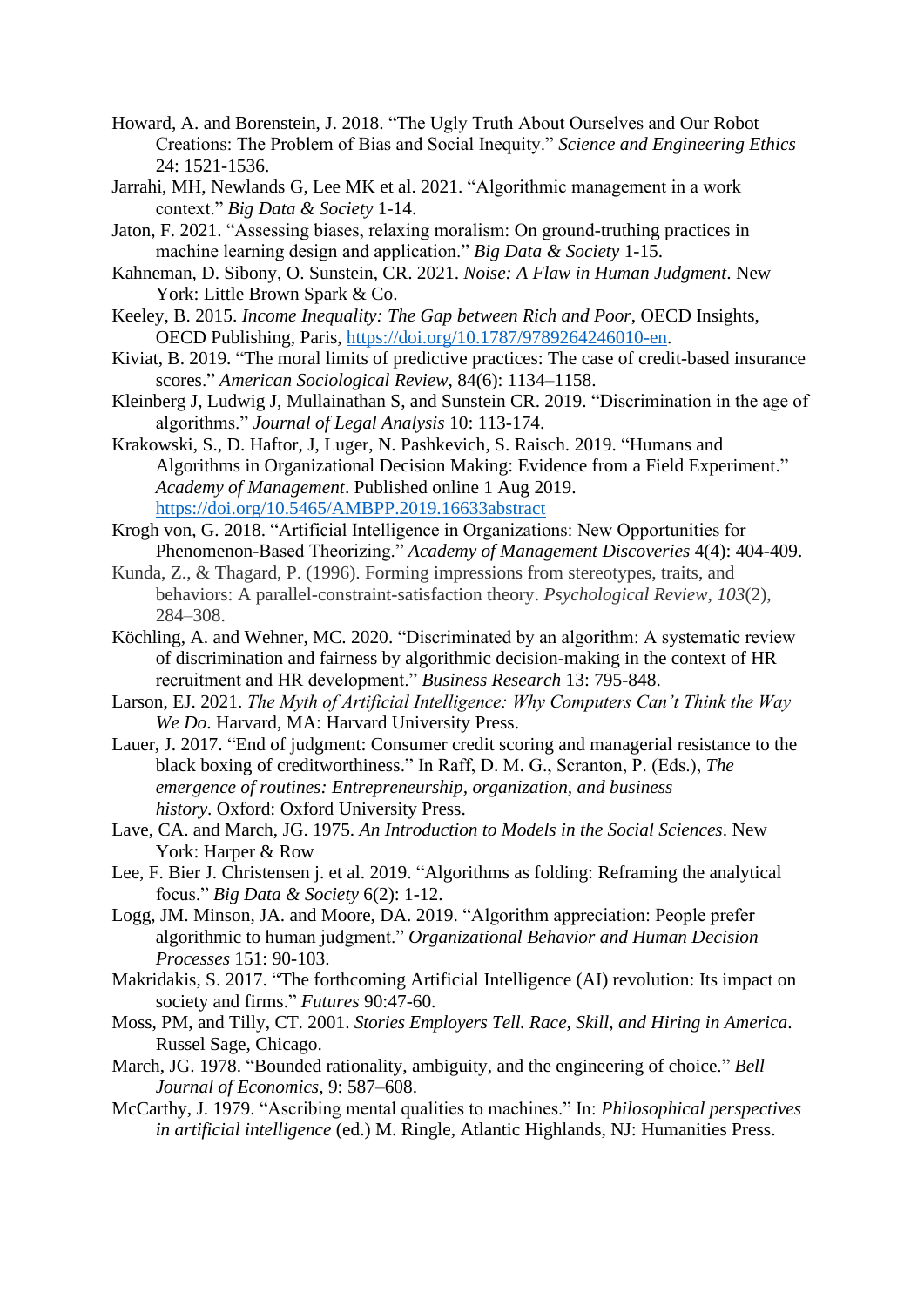Newman, DT. Fast, NJ. and Harmon, DJ. 2020. "When eliminating bias isn't fair: Algorithmic reductionism and procedural justice in human resource decisions." *Organizational Behavior and Human Decision Processes* 160: 149-167.

- Noble, S. 2018. *Algorithms of Oppression: How Search Engines Reinforces Racism*. New York: New York University Press.
- Obermeyer Z, Powers B, Vogeli C, Mullainathan S. 2019. "Dissecting racial bias in an algorithm used to manage the health of populations." *Science* 366(6464): 447-453.
- O'Neil, C. 2016. *Weapons of Math Destructions: How Big Data Increases Inequality and Threatens Democracy*. London: Penguin.
- Pager, D., B. Bonikowski and B. Western. 2009. Discrimination in a Low-Wage Labor Market: A Field Experiment *American Sociological Review* 74: 5:777-99.
- Polack, P. 2020. "Beyond algorithmic reformism: Forward engineering the design of algorithmic systems." *Big Data & Society* jan-jun: 1-15.
- Raghavan, M. Barocas, S, Kleinberg, J. Levy, K. 2019. "Mitigating Bias in Algorithmic Hiring: Evaluating Claims and Practices." *arXiv* arXiv:1906.09208.
- Ridgeway, C. 2019. *Status. Why Does It Matter? Why Is It Everywhere?* New York: Russell Sage.
- Rivera, LA. 2015. "Go with Your Gut: Emotions and Evaluation in Job Inter-views." *American Journal of Sociology* 120(5):1339-1389.
- Roumbanis, L. 2017. "Academic judgments under uncertainty: A study of collective anchoring effects in Swedish Research Council panel groups." *Social Studies of Science* 47(1): 95–116.
- Roumbanis, L. 2022. "Disagreement and Agonistic Chance in Peer Review." *Science, Technology, & Human Values*. Online first: doi.org/10.1177/01622439211026016.
- Russell, S. 2019. *Human Compatible: Artificial Intelligence and the Problem of Control*. Viking Press.
- Schiølin, K. 2019. "Revolutionary dreams: Future essentialism and the sociotechnical imaginary of the fourth industrial revolution in Denmark." *Social Studies of Science* 50(4): 542-566.
- Searle, JR. 1980. "Minds, brains, and programs." *Behavioral and Brain Sciences* 3(3): 417- 457.
- Sloman, A. 2014. "How can we reduce the gulf between artificial and natural intelligence?" *International workshop on Artificial Intelligence and Cognition* (AIC 2014), November 26-27, University of Turin.
- Stilgoe, J. 2018. "Machine learning, social learning and the governance of self-driving cars." *Social Studies of Science* 48(1): 25-56.
- Sunstein, C. 2019. "Algorithms, Correcting Biases." *Social Research* 86(2): 499-511.
- Swedberg, R. 2021. "Does Speculation Belong in Social Science Research?" *Sociological Methods & Research* 50(1): 45-74.
- Turing, A. 1950. "Computing machinery and intelligence." *Mind* 59(236): 433-460.
- Upadhyay, A.K. & K. Khandelwal. 2018. "Applying artificial intelligence: implications for recruitment." *Strategic HR Review.* 17:5:255-258.
- Vrontis, D., M. Christofi, V. Pereira, S. Tarba, A. Makrides & E. Trichina. 2021. Artificial intelligence, robotics, advanced technologies and human resource management: a systematic review, *The International Journal of Human Resource Management*, DOI: [10.1080/09585192.2020.1871398](https://doi.org/10.1080/09585192.2020.1871398)
- Winner, L. 1980. "Do Artifacts have Politics?" *Daedalus* 109(1): 121-136.
- Yeung, K. 2018. "Algorithmic regulation: A critical interrogation." *Regulation & Governance*, 12(4): 505–523.
- Yu, M. 2021. "The Algorithm Concept, 1684-1958." *Critical Inquiry*, 47(3): 592–609.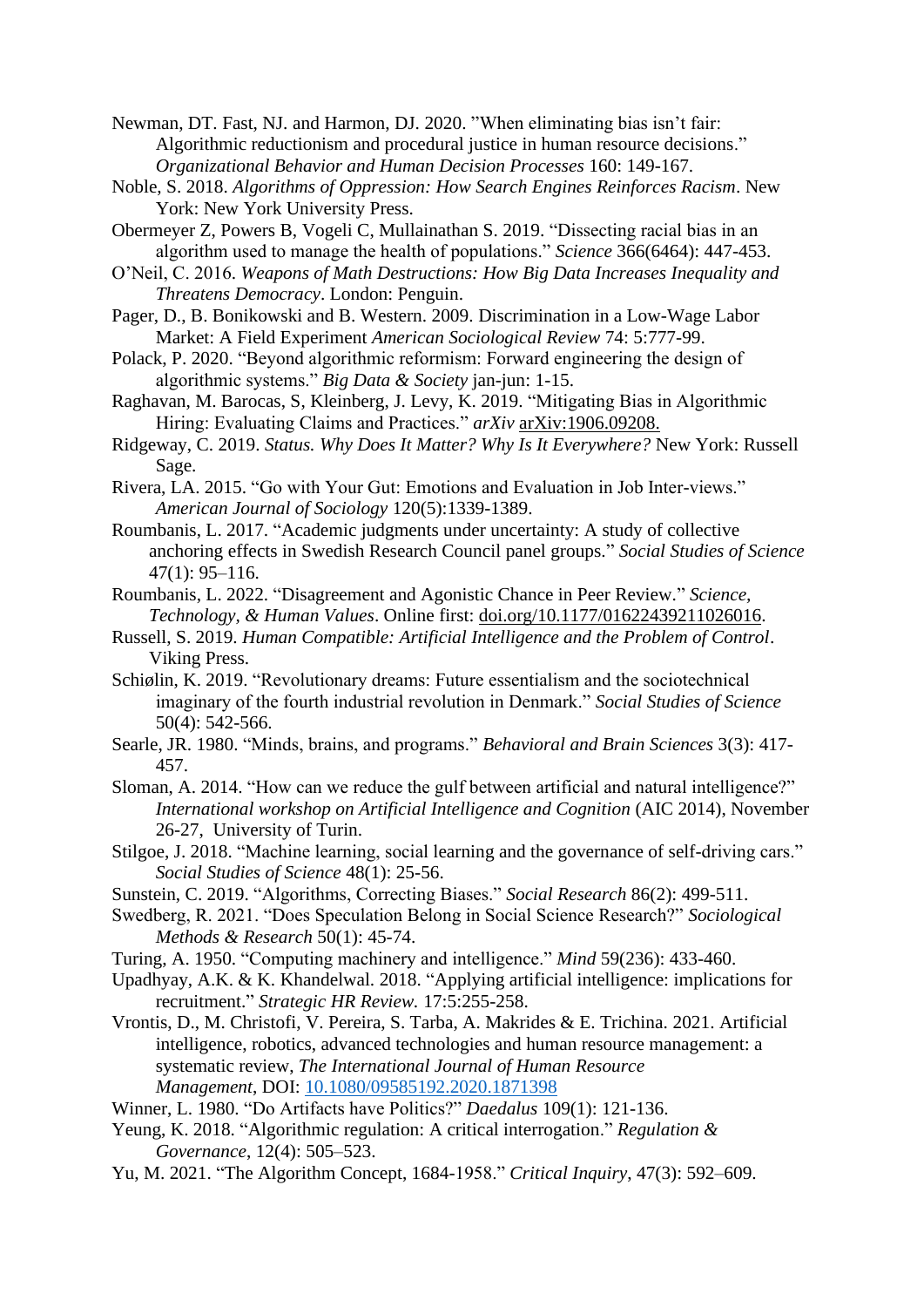- Zarsky, T. 2016. "The Trouble with Algorithmic Decisions: An Analytical Road Map to Examine Efficiency and Fairness in Automated and Opaque Decision Making." *Science, Technology, & Human Values* 41(1): 118-132.
- Ziewits, M. 2016. "Governing Algorithms: Myth, Mess, and Methods." *Science, Technology, & Human Values* 41(1): 3-16.
- Åslund, O. & O. Nordström Skans. 2012. "Do Anonymous Job Application Procedures Level the Playing Field?" *ILR Review*, 65:1:82–107.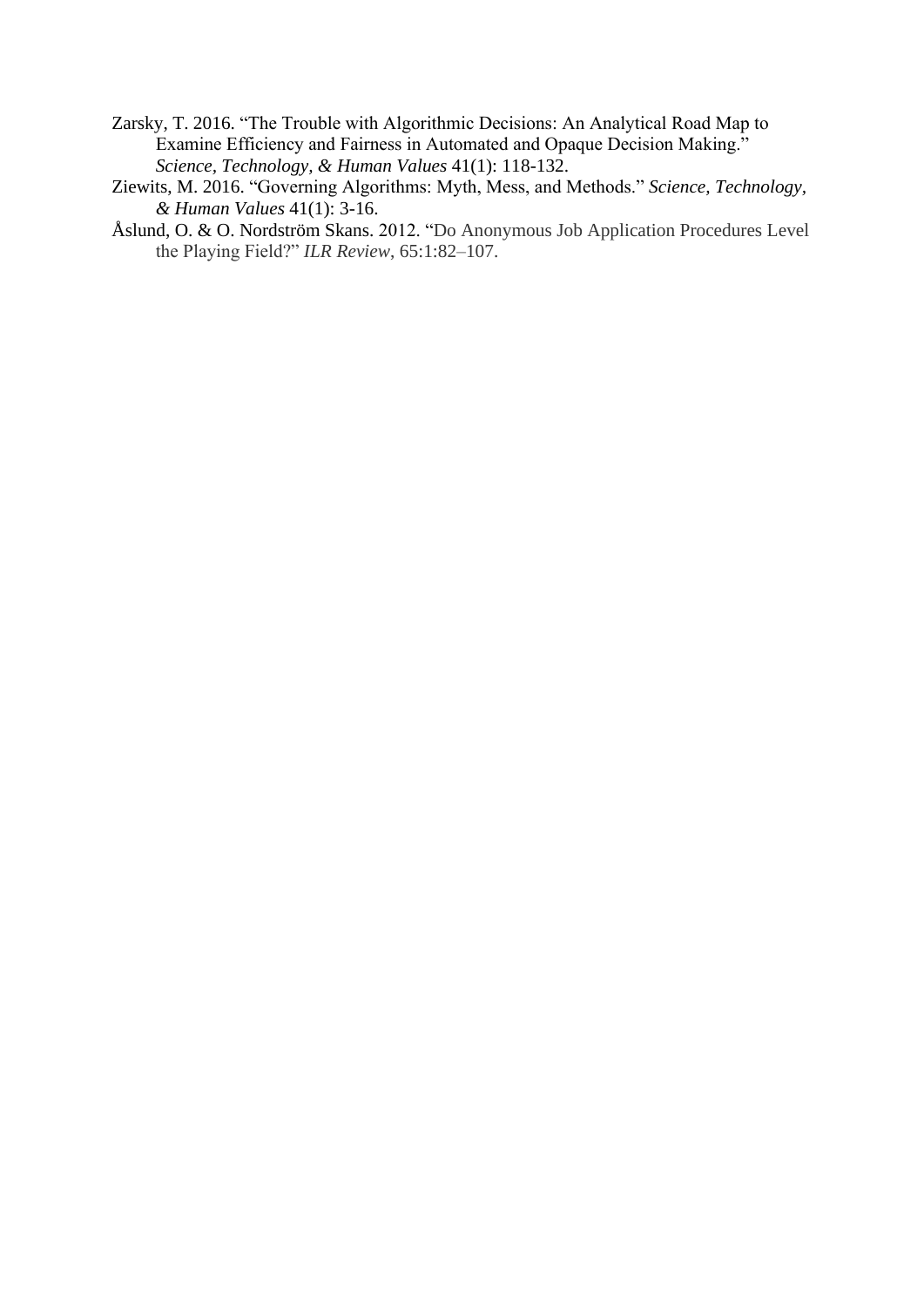### Appendix A

#### Name classification first names

For people with multiple space-separated names, only the first name that is in the database was used (\*this was to avoid confusion due to the fact that many non-Swedish double names seem to be gender-mixed, e.g., "Jorge María"). If a person's given name(s) was/were not in the database, a first run over the data was done to check whether or not there were any names within a Levenshtein distance of 1 from the original name in the SCB database. If those names exist, the ratio of the total number of women with those names divided by the total number of people with those names was used as the probability estimate. If a person's given name(s) was/were not in the database and had no neighbours of Levenshtein distance 1, or simply had no given name registered, no probability was assigned. All names have, prior to gender probability estimation, been transformed as to remove non-alphabetical characters (such as apostrophes) except for spaces, which were preserved (see above on how double names have been handled), and dashes, which were replaced by spaces. The names were also transformed into all lower-case letters.

#### Name classification surnames

The classifier model was trained on data from biographical articles of living people on the English language Wikipedia. The names of the subjects were matched to a country of origin based on the article's belongingness to geographical categories (categories like e.g. "People from Stockholm, Sweden"). Countries around the world were then placed in nine categories – Scandinavian, Finnic, Western European and North American, Eastern European, Southern European, Middle eastern/Muslim, African non-Muslim, Asian non-Muslim and Latin American. The assumption is that the types of names in each of these geographical regions will not overlap to much with those in the other regions.